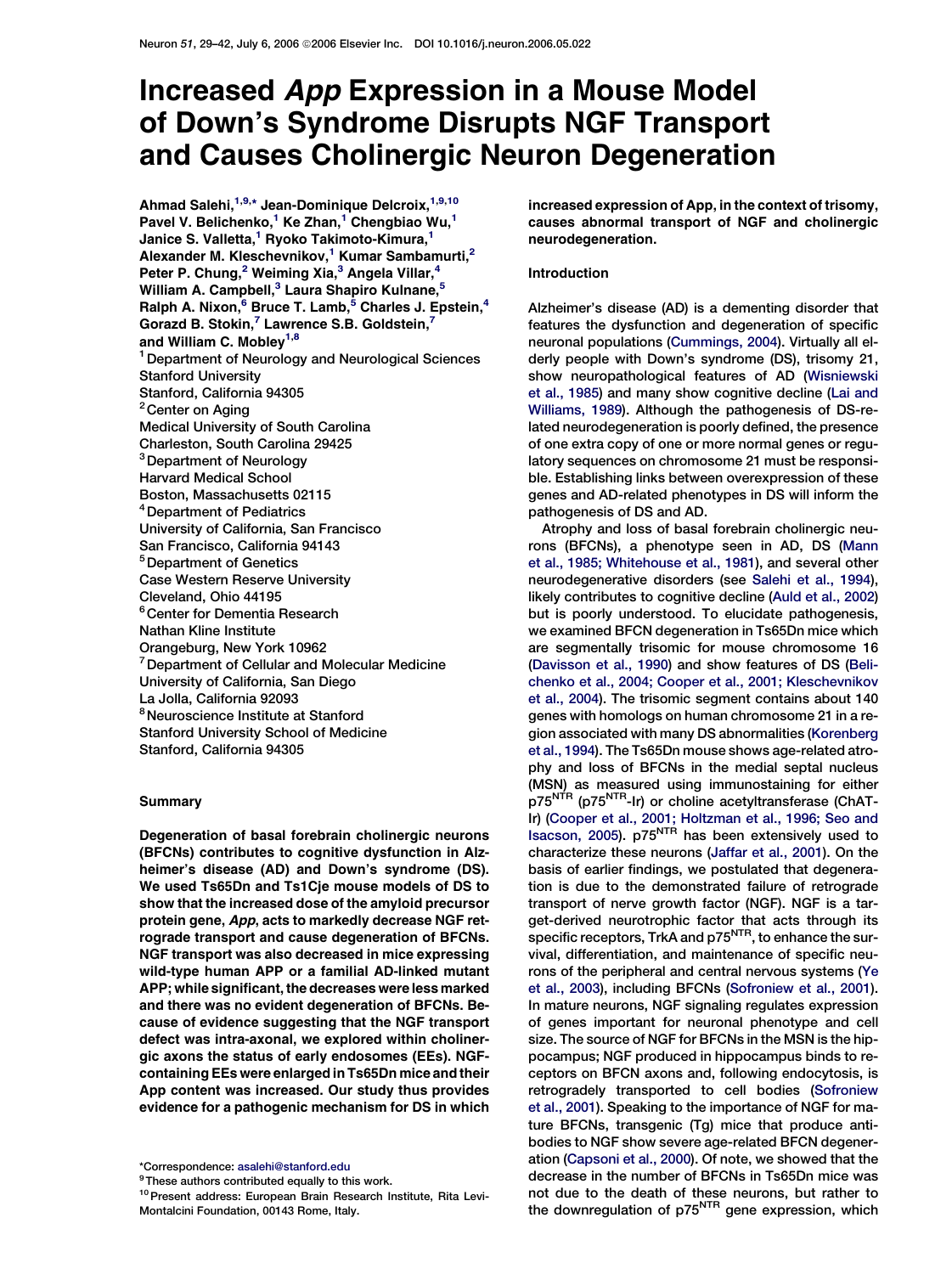is regulated by NGF signaling [\(Gage et al., 1989](#page-12-0)). Indeed, bypassing the NGF transport defect through delivery of NGF to cell bodies by intracerebroventricular injection reversed deficits in BFCNs ([Cooper et al., 2001\)](#page-11-0). Herein, we provide evidence of a role for increased App gene dose and expression in causing the defect in NGF transport and the degeneration of BFCNs in the Ts65Dn mouse.

## Results

## Examining NGF Transport and BFCNs in Mouse Models of DS

To explore the mechanism of decreased NGF transport and its significance for degeneration of BFCNs, we used genetic models of DS: (1) Ts65Dn mice segmentally trisomic for chromosome 16; (2) Ts1Cje mice ([Sago](#page-12-0) [et al., 1998](#page-12-0)) segmentally trisomic for  $\sim$  100 of the 140 genes present in Ts65Dn; and (3) Ts65Dn mice in which the third copy of App was deleted. To examine retrograde transport of NGF in BFCNs, we injected radiolabeled NGF into the hippocampus of control  $(2N = dip$ loid) and Ts65Dn mice and measured radioactivity in septum 12 hr later. Transport was severely reduced in Ts65Dn mice relative to the controls [\(Figure 1A](#page-2-0)). Measurements at regular intervals for 24 hr after injection showed markedly decreased transport, indicating that the decrease was not due to a delay in transport (data not shown). In contrast, NGF transport was much more robust in Ts1Cje mice—about 6-fold that seen in the Ts65Dn mice and about 70% of that seen in 2N controls [\(Figure 1](#page-2-0)A).

Consistent with decreased retrograde transport of endogenous NGF, NGF protein levels were significantly increased in the hippocampus of Ts65Dn mice [\(Cooper](#page-11-0) [et al., 2001\)](#page-11-0) without an increase in NGF mRNA in hippocampus (Ts65Dn/2N =  $0.82 \pm 0.27$ , n = 5, p = 0.51). In addition, there was a moderate decrease in NGF in the septum, which due to technical limitations did not reach statistical significance. In accord with the improvement in NGF transport in Ts1Cje mice, the amount of NGF was not different from 2N mice in either hippocampus ([ng/g tissue (mean  $\pm$  SEM)]; 2N = 3.25  $\pm$  0.19, n = 4; Ts1Cje =  $3.85 \pm 0.25$ , n = 4; p > 0.5) or septum ([2N = 1.95  $\pm$  0.25,  $n = 4$ ; Ts1Cje = 2.46  $\pm$  0.36, n = 4]; p > 0.5). Thus, NGF transport was little affected in Ts1Cje mouse.

If, as postulated, failed NGF transport was responsible for the degeneration of BFCNs in Ts65Dn mice, we reasoned that the improvement in NGF transport in Ts1Cje mice would be attended by improvement in the status of BFCNs. Examining elderly mice, in which changes in BFCNs in Ts65Dn mice are most evident, in Ts1Cje mice we found no significant difference with respect to 2N mice in the number or mean cell size of p75<sup>NTR</sup>-Ir BFCNs. In contrast, the changes in Ts65Dn mice could be reconfirmed [\(Figures 1B](#page-2-0) and 1C). Extending these findings by examining another marker for BFCNs, we used an antibody to TrkA, which selectively marks BFCNs in the MSN [\(Yeo et al., 1997](#page-13-0)). There was a significant reduction in the number and size of TrkA-Ir neurons in Ts65Dn as compared with 2N mice. By contrast, in Ts1Cje mice there was no significant difference in number; while a change in size was registered, the deviation from 2N mice was significantly less than for Ts65Dn mice [\(Figures 2A](#page-3-0) and 2B). These data provide additional support for the assertion that disrupted NGF transport is linked to BFCN degeneration in models of DS.

## Examining BFCN Axons in Mouse Models of DS

In an earlier study, we detected changes in BFCN axons in Ts65Dn mice, the most interesting of which was a significant change in the distribution of  $p75<sup>NTR</sup>$  immunostaining within the dentate gyrus (DG) ([Cooper et al.,](#page-11-0) [2001\)](#page-11-0). To investigate if Ts1Cje mice also escaped this phenotype, we reevaluated in all three genotypes the distribution of BFCN axons by examining the optical density (OD) of p75<sup>NTR</sup> immunostaining. First, we detected no significant differences in the average OD for either hippocampus or DG (see [Table S1A](#page-11-0) in the [Supple](#page-11-0)[mental Data\)](#page-11-0); nor were there changes in the thickness of the dentate granule cell (DGC) layer or molecular layer (ML). We then mapped the pattern of  $p75<sup>NTR</sup>$  immunostaining in the inferior blade of the DG, from the DGC layer to the outer ML in mice of all three genotypes. In accord with an earlier report [\(Cooper et al., 2001\)](#page-11-0), there was a change in Ts65Dn mice [\(Figure 1D](#page-2-0) and [Figure S1](#page-11-0) in the [Supplemental Data\)](#page-11-0), with an increase in intensity in the inner aspect of the ML and a decrease in more superficial aspects. Given that the overall level of p75<sup>NTR</sup>-Ir was unchanged in DG, the findings suggest that cholinergic terminals are distributed differently within the ML in aged Ts65Dn mice. In contrast to the findings in Ts65Dn mice, the pattern of immunostaining in the DG of Ts1Cje mice was virtually identical to that of 2N mice. Thus, as for the cell bodies of BFCNs, the abnormal axonal phenotype detected in Ts65Dn was absent in Ts1Cje mice.

## Increased Gene Dose and Expression for App Plays a Conspicuous Role in Failed NGF Transport and BFCN Degeneration in Mouse Models of DS

Because Ts65Dn and Ts1Cje mice differed with respect to NGF transport and the status of BFCNs, this suggested that increased dose of a gene(s) present in Ts65Dn, but not in Ts1Cje, was responsible. One candidate is the amyloid precursor protein (App) gene, the mouse ortholog of human APP, which is present in three copies in Ts65Dn but in only two copies in Ts1Cje [\(Gardiner et al., 2003](#page-12-0)). Mouse App is highly orthologous to human APP at the nucleotide and protein levels [\(Yamada et al., 1989\)](#page-13-0) and both the mouse and human genes are widely expressed in the brain [\(Golde et al.,](#page-12-0) [1990\)](#page-12-0). In addition, recent studies have implicated APP in axon structure and function ([Stokin et al., 2005](#page-13-0)). To test whether increased App dose disrupts NGF transport, we bred Ts65Dn females with male mice hemizygous for App to produce litters containing: 2N mice with two copies of  $App (2N:App<sup>+/-</sup>)$ ; 2N mice with one copy of App  $(2N:App<sup>+/-</sup>)$ ; Ts65Dn mice with three copies of App  $(Ts65Dn:App^{+/+/+})$ ; and Ts65Dn mice with two copies of App (Ts65Dn:App<sup>+/+/-</sup>). When examining NGF transport, as expected,  $Ts65Dn:App<sup>+/++</sup>$  mice showed a severe defect, achieving only  $\sim$  4% of the levels seen in 2N mice [\(Figure 1](#page-2-0)E). Remarkably, Ts65Dn:App<sup>+/+/-</sup> mice achieved levels nearly 56% of those in 2N mice. Thus, deleting one copy of App markedly increased NGF transport, restoring it to a level similar to that in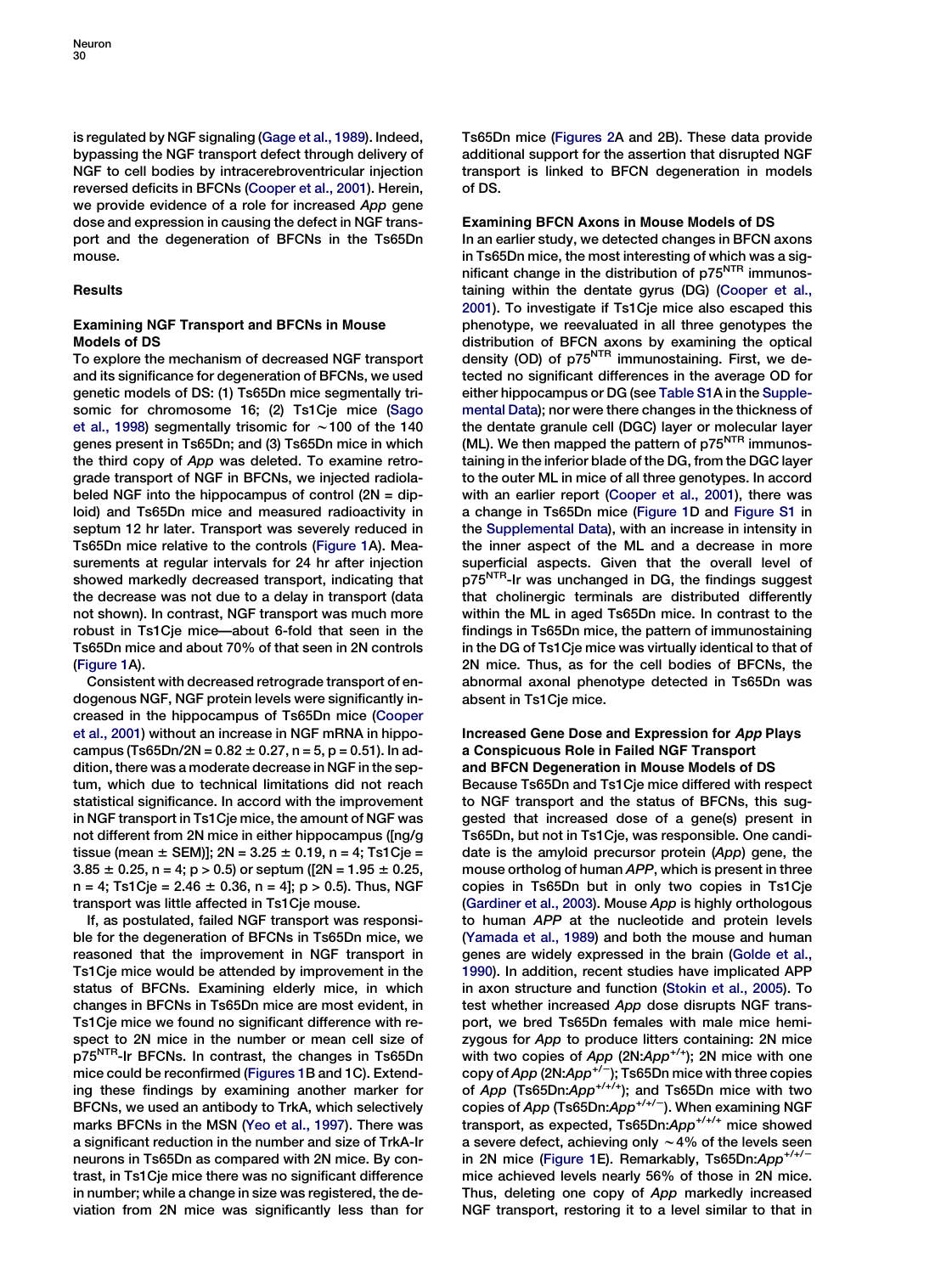<span id="page-2-0"></span>

Figure 1. NGF Transport and App in Trisomic Mice

(A) Ts65Dn mice exhibited a marked decrease in NGF transport  $(12.6% + 2.7% )$  of 2N controls,  $n = 5$ ,  $p < 0.0001$ ). Note that NGF transport was also markedly decreased in Ts65Dn mice at age 3 months (not shown). NGF transport was much greater in Ts1Cje mice (71.0%  $\pm$  5.1% of 2N controls, n = 5, \*\*p = 0.0016) relative to Ts65Dn mice (p < 0.0001).

(B) The number of p75<sup>NTR</sup>-Ir BFCNs in Ts65Dn mice (1601  $\pm$  158, n = 5) was significantly lower than in 2N mice (2150  $\pm$  119, n = 10,  $*$ p = 0.021). In contrast, there was no significant difference in BFCN number between Ts1Cje (2096  $\pm$  183, n = 6, p > 0.7) and 2N controls.

(C) The frequency distribution of BFCN cell profile areas in 2N, Ts65Dn, and Ts1Cje mice. Note that the curve for Ts1Cje mice approximates that for 2N mice. In contrast, the cell profile areas of BFCNs in Ts65Dn mice  $(88.37 \pm 0.65 \mu m^2, n = 5)$  were significantly smaller than in 2N mice (103.41  $\pm$  4, n = 10, p = 0.007). There was no significant difference in the cell profile areas for Ts1Cje (98.3  $\pm$  8, n = 6) and 2N mice (p > 0.6).<br>(D) The pattern of p75<sup>NTR</sup> immunostaining in

the inferior blade of the DG. The normalized OD value is plotted for a line that begins from the DGC layer and extends to the outer one-third of the ML. The patterns for Ts65Dn and 2N differed significantly (significant differences marked by [\*]). There was no significant difference between Ts1Cje and 2N mice.

(E) As expected, NGF transport was markedly reduced in Ts65Dn:App+/+/+ mice as compared to controls  $(4.3\% \pm 2.3\%, n = 3, **;$ p < 0.0001). However, transport increased in Ts65Dn: $App^{+/+/-}$  mice to 56.2%  $\pm$  4.5% (n = 3) of that in 2N mice, a highly significant change (\*p = 0.0005).

(F) The BFCN atrophy in Ts65Dn: $App<sup>+/+/+</sup>$ mice was not present in Ts65Dn: $App^{+/+/-}$ mice. Comparing the frequency distribution of BFCN cell profile areas, there was a significant difference  $(p = 0.045)$  between Ts65Dn: $App$ <sup>+/+/+</sup> and Ts65Dn: $App$ <sup>+/+/-</sup>. There was also a significant difference in the absolute values for cell profile areas between

Ts65Dn:App\*/\*/\* (103.37  $\pm$  5  $\mu$ m<sup>2</sup>, n = 6) and 2N mice (116.9  $\pm$  5  $\mu$ m $^2$ , n = 5, p = 0.044), but not between 2N mice and Ts65Dn:App\*/\*/<sup>~</sup> mice  $(128.28 \pm 0.9 \mu m^2, n = 2, p = 0.245).$ 

(G) In Ts65Dn mice, but not in Ts1Cje mice, App mRNA levels were increased in the MSN (2N = 100.0%  $\pm$  10.8%, n = 5; Ts65Dn = 179.33%  $\pm$ 22.3%, n = 5; Ts1Cje = 108.19% ± 16.2%, n = 5; 2N versus Ts65Dn, \*p = 0.028; 2N versus Ts1Cje, p = 0.916) and hippocampus (2N = 100.0% ±  $13.1\%$ , n = 5; Ts65Dn = 152.89 ± 13.6, n = 4; Ts1Cje = 118.85% ± 6.5%, n = 5; 2N versus Ts65Dn, \*\*p = 0.027; 2N versus Ts1Cje, p = 0.174). (H) Increased levels of App mRNA were reflected in increased levels of App protein. The levels of FL-App in the hippocampus of Ts1Cje mice did not differ significantly from that of 2N mice (2N = 100.0%  $\pm$  8%, n = 4; Ts1Cje = 70.7  $\pm$  8, n = 4; p = 0.155). However, there was a significant increase in the levels of FL-App in Ts65Dn mice  $(2N = 100.0\% \pm 4.5\%, n = 4;$  Ts65Dn = 143.8  $\pm$  4.1%, n = 4; 2N versus Ts65Dn, \*p = 0.0004). Error bars = SEM.

Ts1Cje mice. That the defect in NGF transport was not fully prevented in the Ts1Cje or the Ts65Dn: $App<sup>+/+/</sup>$ mice is evidence that other genes in the trisomic segment must contribute. We next determined whether deleting the extra copy of App influenced the size of BFCNs. As shown (Figure 1F), while the area of BFCN cell bodies in Ts65Dn: $App^{+/+/+}$  was markedly reduced, in Ts65Dn: $App^{+/+/-}$  mice it was indistinguishable from 2N mice. These findings provide compelling evidence that increased gene dose for App contributes significantly to the disruption in NGF transport and atrophy of BFCNs in Ts65Dn mice.

Increased gene expression was the most likely explanation for the demonstrated effects of App gene dose. We first confirmed that App mRNA and full-length App (FL-App) protein levels are increased in Ts65Dn but not Ts1Cje mice (Figures 1G and 1H). In addition, as predicted by genotype, Ts65Dn:App<sup>+/+/+</sup> mice exhibited significantly increased levels of FL-App relative to the 2N controls ([Table S2](#page-11-0)). We conclude that increased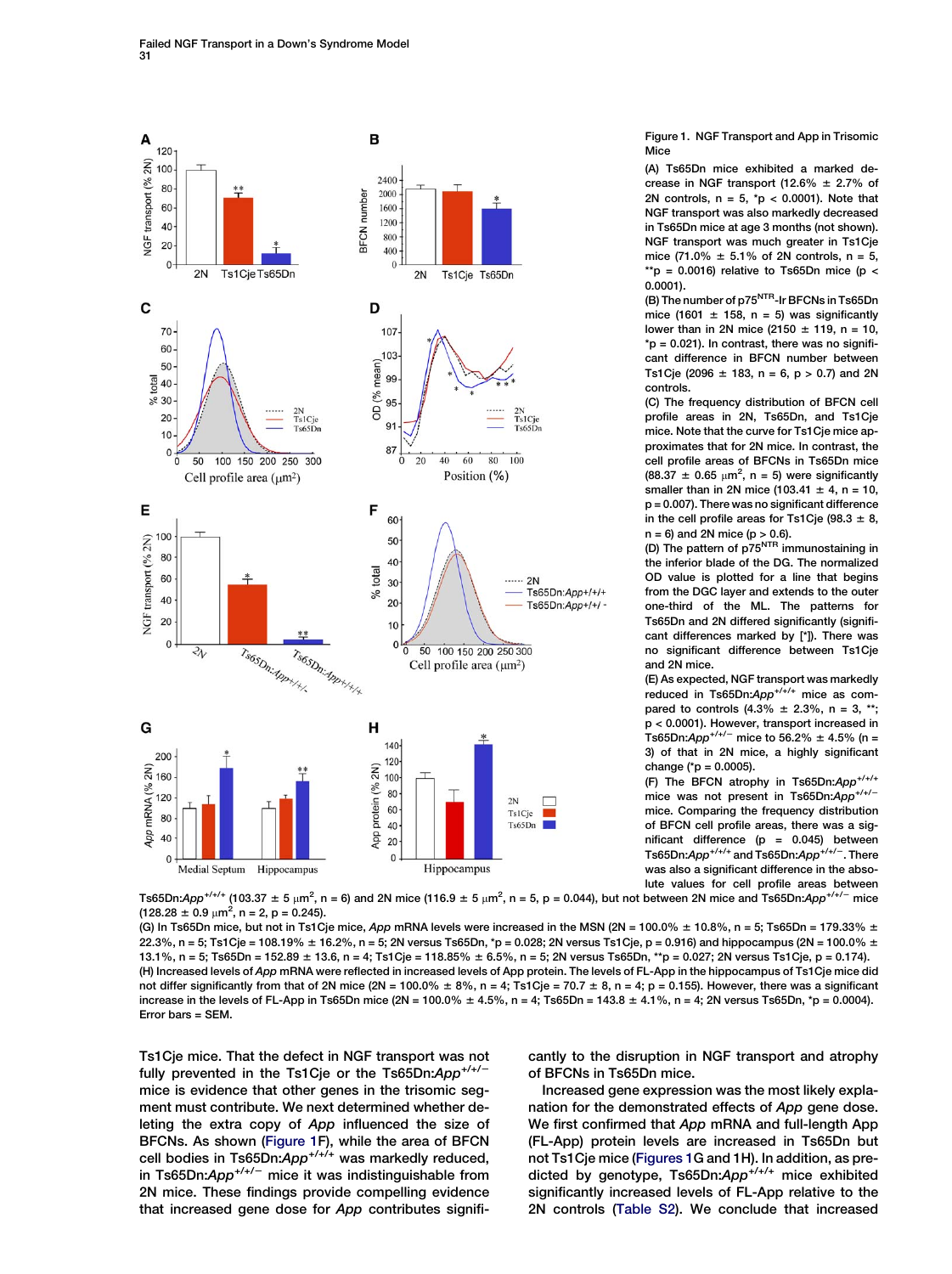<span id="page-3-0"></span>

Figure 2. TrkA Expression in BFCNs of Trisomic Mice

Stereological estimation of the total number (A) and cell profile area (B) of TrkA-Ir neurons in the MSN of Ts65Dn, Ts1Cje, and their 2N controls. There was a significant reduction in the number of TrkA-Ir neurons in Ts65Dn mice compared with 2N mice  $(2N =$ 1015.21  $\pm$  76.73, n = 11, Ts65Dn = 677.67  $\pm$ 85.64,  $n = 5$ ,  $np = 0.015$ ). However, no significant reduction was found in the total number of TrkA-Ir cells in the MSN of Ts1Cje mice  $(Ts1Cje = 844.42 \pm 89.37, n = 6, p = 0.298).$ The cell profile area of TrkA-Ir cells was as follows: 2N (119.39  $\pm$  7.25  $\mu$ m<sup>2</sup>), Ts1Cje

(102.74  $\pm$  1.7  $\mu$ m<sup>2</sup>), and Ts65Dn (86.67  $\pm$  2.69  $\mu$ m $^2$ ) mice; (2N versus Ts65Dn, p = 0.0072; 2N versus Ts1Cje, p = 0.02; and Ts1Cje versus Ts65Dn, p = 0.01). The frequency distribution indicates that while the distribution of profile area was shifted to lower values in Ts65Dn mice, this was not the case for Ts1Cje mice. Error bars = SEM.

App gene dose was reflected in increased levels of both the mRNA and protein.

## Decreased NGF Transport in Mice Transgenic for Wild-Type or Mutant Human APP

To examine further a role for increased APP expression on NGF retrograde transport and BFCNs, we examined the following: (1) mice Tg for wild-type (wt) human APP; (2) mice Tg for a mutant of human APP, APP<sub>Swe</sub>, known to cause Swedish familial AD (FAD); (3) mice Tg for a mutant presenilin 1 ( $PS1_{A246E}$ ) that causes FAD; and (4) mice Tg for both  $APP<sub>Swe</sub>$  and  $PS1<sub>A246E</sub>$ . In mice Tg for a yeast artificial chromosome (YAC) containing the human wt APP gene ([Lamb et al., 1993](#page-12-0)), the pattern of expression of the transgene is similar to that of mouse App, and the total (i.e., Tg plus endogenous) mRNA and protein levels approximate those found in DS and in the Ts65Dn mouse ([Lamb et al., 1993](#page-12-0)). Western blot studies on brain of wt APP mice showed an  $\sim$  70% increase, as compared to non-Tg controls, in total APP and in APP Cterminal fragments (App-CTF). The same increase was registered for the release of the  $A\beta$  peptide from cultured cortical neurons [\(Lamb et al., 1997\)](#page-12-0). We found that NGF transport was modestly but significantly decreased in Tg mice compared to their non-Tg littermates ([Fig](#page-4-0)[ure 3](#page-4-0)A). Thus, increased expression of APP alone exerts a conspicuous effect on NGF retrograde transport.

To confirm a role for increased APP expression, we examined a mouse model of AD in which there is increased expression of an APP transgene bearing a mutation that causes FAD. In  $APP<sub>Swe</sub>$  mice the App gene has been modified to encode the human sequence for the  $A\beta$  domain together with the mutations linked to Swedish FAD (K595N, M596L) ([Borchelt et al., 1997](#page-11-0)). Full-length APP is increased about 2-fold over the level of endogenous mouse App and APP-CTFs are increased by at least this amount [\(Borchelt et al., 1996;](#page-11-0) [Jankowsky et al., 2004](#page-11-0)). NGF transport was significantly decreased, achieving only 62% of that seen in non-Tg controls [\(Figure 3](#page-4-0)B). Decreased NGF transport could be due to a decrease in the number of BFCNs, decreased NGF binding to its receptors on the axons of these neurons, or decreased internalization of receptorbound NGF. Because in comparing APP<sub>Swe</sub> Tg mice and non-Tg controls we detected no significant differences in any of these parameters [\(Figures 3C](#page-4-0)–3F), the findings point to an intracellular locus for the NGF transport defect in  $APP<sub>Swe</sub>$  BFCNs axons, as was seen in Ts65Dn mice ([Delcroix et al., 2004\)](#page-12-0).

Mutations in PS1 modify APP processing ([Price and](#page-12-0) [Sisodia, 1998\)](#page-12-0). In mice Tg for both APP<sub>Swe</sub> and mutant human  $PS1_{A246E}$ , the increase in FL-APP is equivalent to that in  $APP_{Swe}$  mice—i.e., increased ~2-fold [\(Borch](#page-11-0)[elt et al., 1997](#page-11-0)). We found that NGF transport was more compromised in the doubly Tg mice than in those harboring only the  $APP<sub>Swe</sub>$  transgene; transport was reduced to  $\sim$  40% of control levels [\(Figure 3](#page-4-0)B; p < 0.05). As in APP<sub>Swe</sub> mice, the transport defect in doubly Tg mice was not accompanied by significant decreases in the size or number of BFCNs, in NGF receptor binding, or in NGF internalization [\(Figures 3E](#page-4-0) and 3F). The failure to register a change in BFCN size or number in these mice differentiates them from Ts65Dn mice and raises the possibility that only with more severe changes in NGF transport do BFCNs become atrophic and lose immunoreactivity for p75<sup>NTR</sup>.

## Studies to Elucidate the Mechanism by which Increased App Expression Disrupts NGF Transport

To begin to elucidate the cellular mechanism by which App overexpression compromises transport, we asked which product(s) of App gene expression is responsible. Evidence against a role for  $A\beta$  in the Ts65Dn mouse is that there is no increase in the level of either  $A\beta 40$  or  $A\beta42$  in the whole brain or the hippocampus ([Table](#page-11-0) [S3](#page-11-0)). These findings directed our attention to FL-App and its other processed products. We noted with interest recent findings suggesting that increased levels of FL-App and/or one or more of its transmembrane, C-terminal-containing products could play a role in modifying axonal structure and function [\(Gunawardena and Gold](#page-12-0)[stein, 2001](#page-12-0)). Indeed, these findings point to both axonal pathology in cholinergic neurons that overexpress APP and an effect on severity of gene dose for a motor protein, kinesin 1 ([Stokin et al., 2005\)](#page-13-0). We examined FL-App and transmembrane C-terminally intact App products, comparing the levels in Ts65Dn, Ts1Cje, and 2N mice. In Ts65Dn, but not in Ts1Cje, the levels of both the FL-App and App-CTFs—i.e., C-83 plus C-99—were increased in hippocampus roughly in proportion to gene dose ([Figures 4C](#page-5-0) and 4D). When examined with respect to NGF transport, increased FL-App was associated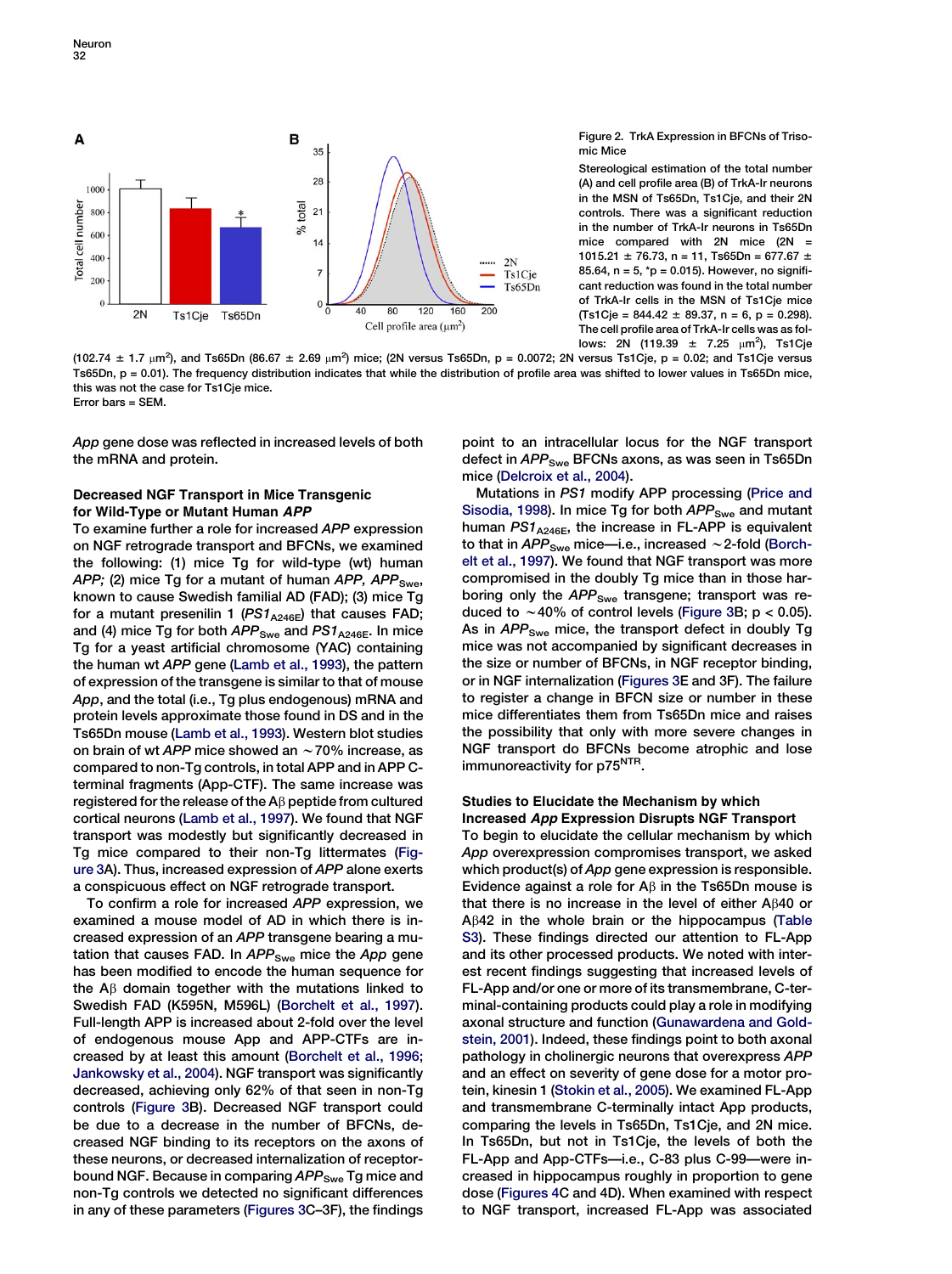<span id="page-4-0"></span>

Figure 3. NGF Transport, Binding, and Internalization in APP Tg Mice

(A) Mice that expressed wt human APP at levels comparable to Down's syndrome showed a modest but significant reduction in NGF transport to 74.2%  $\pm$  7.4% (n = 4,  $*$ p = 0.002) of that of non-Tg controls.

(B) In comparison with non-Tg mice, elderly mice (age 19–20 months) overexpressing  $APP<sub>Swe</sub>$  or both  $APP<sub>Swe</sub>$  and  $PS1<sub>A246E</sub>$ showed significantly lower values for NGF transport (62.0%  $\pm$  5.7%, n = 5, \*p = 0.029; and 41.35%  $\pm$  1.12%, n = 3, \*\*\*p = 0.005, respectively). The amount of NGF transported in  $PS1_{A246E}$  mice was significantly greater than that in  $APP<sub>Swe</sub>/PS1<sub>A246E</sub>$  mice (\*\*p = 0.01).

(C) There was no difference in the number of p75<sup>NTR</sup>-Ir neurons between non-Tg mice and the singly or doubly Tg mice. BFCN number: Non-Tg (1715  $\pm$  79, n = 5), APP<sub>Swe</sub>/  $PS1_{A246E}$  (1567 ± 176, n = 6), APP<sub>Swe</sub> (1731 ± 118, n = 6),  $PS1_{A246E}$  (1391  $\pm$  158, n = 5).

(D) Nor was there a difference in cell profile areas with respect to non-Tg mice. Cell profile area: Non-Tg (84.66  $\pm$  2.3  $\mu$ m<sup>2</sup>), APP<sub>Swe</sub>/  $PS1_{A246E}$  (90.57  $\pm$  2.8  $\mu$ m<sup>2</sup>), APP<sub>Swe</sub> (94.86  $\pm$ 5.0  $\mu$ m<sup>2</sup>), and PS1<sub>A246E</sub> (86.02  $\pm$  1.4  $\mu$ m<sup>2</sup>).

(E) There was no significant difference in the amount of NGF binding between the non-Tg controls and any of the Tg mice (Kruskal-Wallis test:  $p = 0.1603$ ), although there was a definite trend toward increased binding to synaptosomes from  $PS1_{A246E}$ . The data report the results of the following number of determinations (non-Tg =  $6$ ,  $\overline{APP}_{Swe}$  =  $6$ ,  $APP<sub>Swe</sub>/PS1<sub>A246E</sub> = 8, PS1<sub>A246E</sub> = 8).$ 

(F) A significant difference in NGF internalization was found between the four groups ( $p =$ 0.0116). This was due to a significant increase in NGF internalization in  $PS1_{A246E}$  mice (Non-Tg versus  $PS1_{A246E}$ , \*p = 0.014). This increase was correlated with increased NGF transport compared to non-Tg controls (141.58%  $\pm$ 10.9%,  $n = 5$ ,  $p = 0.040$ ,) (see [B]). Error bars = SEM.

with decreased NGF transport, but no significant linear correlation was evident across genotypes (r =  $-0.7582$ , p = 0.452) [\(Figure 4C](#page-5-0)). NGF transport was correlated with the concentration of App-CTFs ( $r = -0.999$ , p = 0.007). Increased levels of FL-App and CTFs were uniformly detected in trisomic mice [\(Table S2\)](#page-11-0). To investigate if the increases in FL-App and App-CTFs in Ts65Dn mice were present in axonal terminals, we carried out studies on hippocampal synaptosomes and found increased levels for both FL-App and App-CTFs [\(Figures 4A](#page-5-0) and 4B). These data raise the possibility that increases in FL-App and other transmembrane Apps, including App-CTFs, negatively influence NGF transport.

One lead for elucidating the mechanism of disrupted NGF transport comes from recent studies suggesting that App overexpression causes the enlargement of early endosomes (EEs) in Ts65Dn BFCNs. Increased EE size is a pathological signature also seen in DS and AD [\(Cataldo et al., 2003](#page-11-0)). The finding can be envisioned as having a role in compromising NGF transport: endocytosis of NGF carries it to EE, retrograde transport of NGF occurs within EEs [\(Delcroix et al., 2003](#page-12-0)), and enlarged EEs may be transported ineffectively ([Carter](#page-11-0) [and Sorkin, 1998; Seet and Hong, 2001\)](#page-11-0). To ask if increased App expression was registered within EEs, we used confocal immunostaining. Vesicular acetylcholine transporter (VAChT) immunoreactivity was used to mark BFCN axons in hippocampus and Rab5b immunostaining marked EEs [\(Figures 5 and 6\)](#page-6-0). We saw that (1) cholinergic terminals are enlarged in Ts65Dn mice [\(Figure 6](#page-7-0)Ba); (2) cholinergic terminals of both 2N and Ts65Dn mice contain EEs ([Figures 5](#page-6-0)Aa–5Ad); (3) cholinergic terminals also contain App, detected using antibodies to either the App N terminus [\(Figures 5](#page-6-0)Ae–5Ah and [Figures 6](#page-7-0)Aa–6Ah), the C terminus ([Figures 5](#page-6-0)Ai– 5Al), or the App-CTF produced by  $\beta$ -secretase cleavage [\(Figures 5](#page-6-0)Am–5Ap); (4) immunostaining for App and for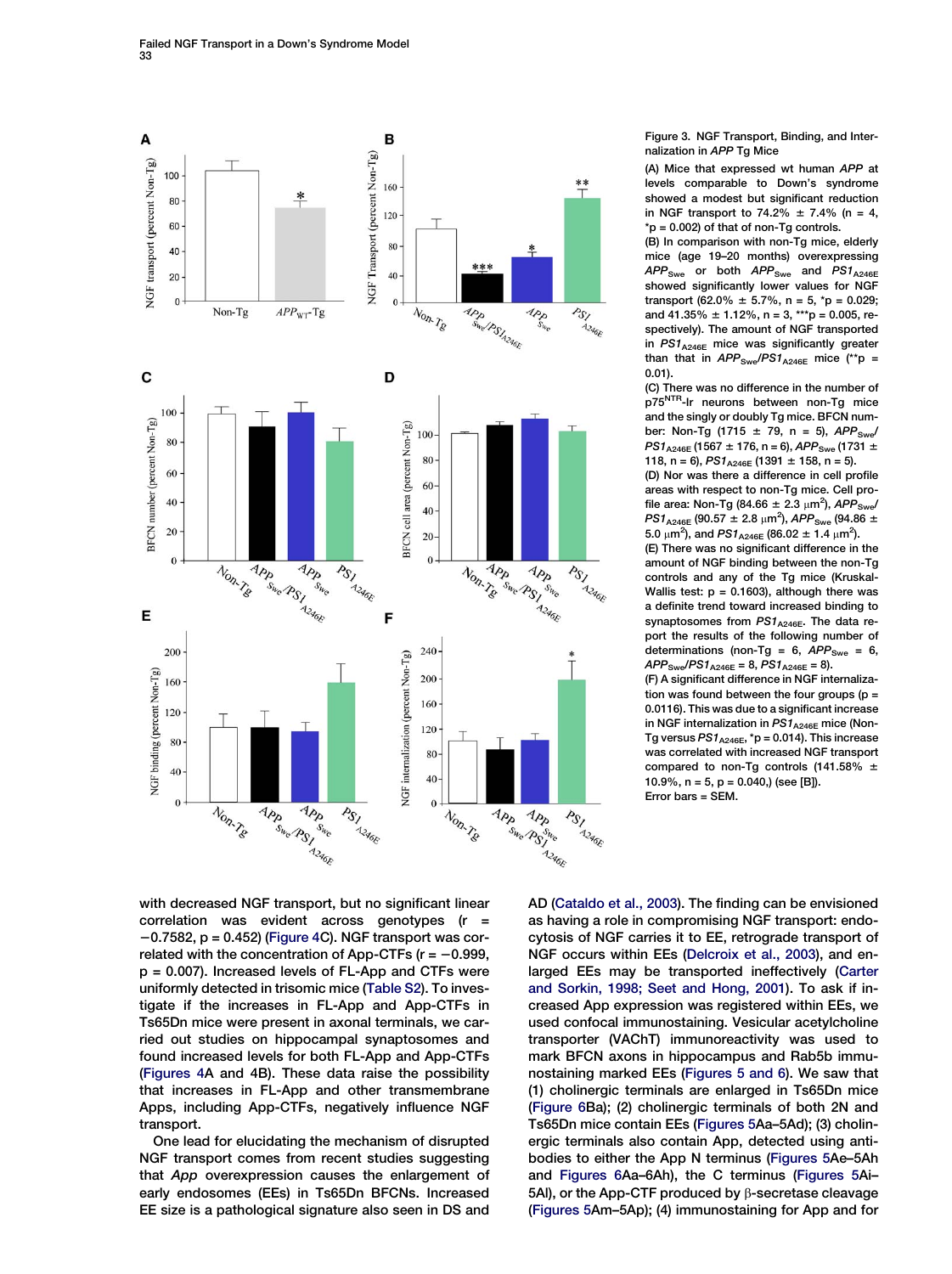<span id="page-5-0"></span>

Figure 4. App Metabolism, Function, and Localization in Ts65Dn Mice

(A and B) Western blot depicting the levels of FL-App and App-CTF in synaptosomes prepared from the hippocampus of 2N and Ts65Dn mice (Arbitrary Units; FL-App: 2N = 8868.5  $\pm$  26.16, Ts65Dn = 15873.5  $\pm$  41.72; App-CTF: 2N =  $7632.5 \pm 1195.71$ , Ts65Dn = 10162.5  $\pm$  989.24; n = 2, with each experimental group using the tissues of three mice). (C and D) Correlation between the levels of FL-App or its CTFs (C-83 plus C-99) in hippocampus and NGF transport. FL-App (percent 2N): 2N = 100.0  $\pm$  4.5, n = 4; Ts1Cje, 70.70  $\pm$ 8, n = 3; Ts65Dn =  $143.8 \pm 4.1$ , n = 4; 2N versus Ts1Cje, p = 0.149, 2N versus Ts65Dn, p = 0.020); App-CTFs:  $2N = 100.0 \pm 3.3$ , n = 4; Ts1Cje =  $109.89 \pm 16.71$ , n = 3; Ts65Dn =  $131.43 \pm 11$ , n = 4; 2N versus Ts1Cje, p = 0.723, 2N versus Ts65Dn,  $p = 0.021$ ). There was no significant linear correlation between FL-App and NGF transport ( $r = -0.7582$ , p = 0.452), but a significant negative correlation was detected between the amount of App-CTFs and NGF transport ( $r = -0.999$ ,  $p =$ 0.007).

(E and F) Immunoprecipitation of radiolabeled NGF following hippocampal injections in vivo. (E) 18 hr following injection of radiolabeled NGF, the hippocampus (Hp), fimbriafornix (Fb) and septum (Sept) were dissected and homogenized, and lysates were immunoprecipitated first with antibodies to TrkA and then to p75<sup>NTR</sup>. NGF bound to its receptors was detected in immunoprecipitates after SDS-PAGE and blotting by exposing membranes to phosphoimaging. Though, as expected from direct assay of radioactivity, much less NGF was detected in immunoprecipitates of fimbria-fornix and septum, we routinely detected a signal that was above background in 2N mice, indicating that NGF was internalized and transported on its receptors. Specific binding and internalization

is evident in the absence of a signal above background in experiments in which a 200-fold excess of NGF was injected together with radiolabeled NGF. (F) NGF was bound to TrkA and to p75<sup>NTR</sup> in the hippocampus of both 2N and Ts65Dn mice. Because immunoprecipitations did not quantitatively bring down NGF, no attempt was made to compare the amount of NGF recovered from different tissues or between 2N and Ts65Dn mice.

(G) Immunoisolation of EEs from PC12 cells showed that TrkA is present in the same endosomes as App and that App is present together with p75<sup>NTR</sup> in EEs that contain Rab5b.

.<br>(H) Western blotting for the DIC, p150<sup>Glued</sup>, and p50 dynamitin showed no alterations in levels in hippocampal synaptosomes from Ts65Dn mice. Error bars = SEM.

App-CTF is increased in cholinergic terminals of Ts65Dn mice ([Figures 6A](#page-7-0)a–6Ah and 6Bb and 6Bc) ; and (5) App and App-CTF are present in EEs in cholinergic terminals in both Ts65Dn and 2N mice [\(Figures 5](#page-6-0)Am–5At, [Fig](#page-7-0)[ure 6](#page-7-0)Bd, [Table S5](#page-11-0)). Given extensive colocalization of App and App-CTF with Rab5b in VAChT-positive terminals in both Ts65Dn and 2N mice ( $\sim$ 100% for App; for App-CTF, see [Table S5\)](#page-11-0), we conclude that the increase in App and App-CTF in cholinergic axons includes EEs.

To determine whether or not NGF was also present in EEs in BFCN axons, we incubated hippocampal slices with biotinylated NGF (Bt-NGF) and stained with streptavidin Quantum dots. NGF was robustly detected in structures whose shape corresponded to axons; the vast majority of NGF ( $\sim$  91%) was present in cholinergic axons, as indicated by colocalization with VAChT (not shown). Staining for NGF was extensively colocalized with that for Rab5b in both Ts65Dn and 2N mice [\(Figures](#page-6-0)

[5B](#page-6-0)a–5Bd). The presence of NGF within EEs was due to specific binding and internalization because staining was eliminated when sections were incubated with Bt-NGF in the presence of a 500-fold excess of unlabeled NGF (not shown). Next we gathered evidence that TrkA and p75<sup>NTR</sup>, the receptors for NGF which are present in BFCNs and their axons ([Jaffar et al., 2001; Yeo et al.,](#page-12-0) [1997\)](#page-12-0), mediated NGF binding and internalization. After injecting radiolabeled NGF into the hippocampus in vivo, we could immunoprecipitate NGF bound specifically to both TrkA and  $p75<sup>NTR</sup>$  in the hippocampus; as expected, smaller amounts were immunoprecipitated from the fimbria-fornix and septum (Figure 4E). Moreover, NGF was readily detected in immunoprecipitations for both receptors in the hippocampus of both 2N and Ts65Dn mice (Figure  $4F$ ). p75<sup>NTR</sup> was present within cholinergic axons ([Figures 5B](#page-6-0)e–5Bh). Because of limited availability of antibodies, we were not able to show directly that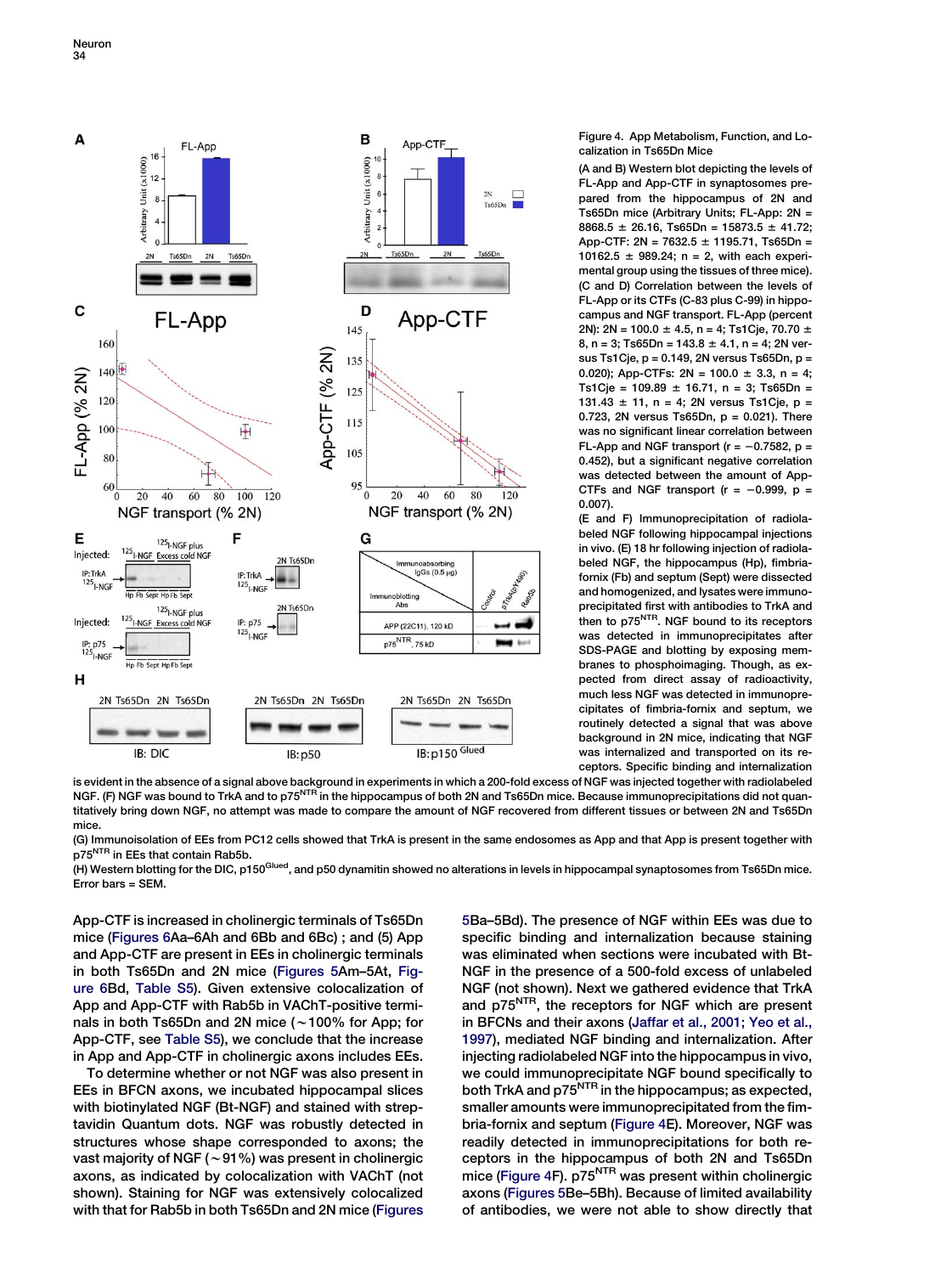<span id="page-6-0"></span>

Figure 5. The Presence of App and NGF Receptors in EEs in Cholinergic Terminals

(A) Confocal microscopy studies in the CA2 area of 2N hippocampus examining colocalization of markers for cholinergic axons (VAChT), EEs (Rab5b), App, CTF-App and p75<sup>NTR.</sup> Colocalization was detected for Rab5b and VAChT (Aa–Ad) and VAChT and App in EEs (Rab5b), using antibodies directed against the N terminus (Ae–Ah), C terminus (Ai–Al), or App-CTF (Am–Ap). EEs also were found to contain App in cholinergic terminals (Aq–At). Scale bar, 10  $\mu$ m (Aa–Ap),  $5 \mu m$  (Aq-At).

(B) Bt-NGF, specifically bound and internalized in hippocampal slices, was extensively colocalized in Rab5b-Ir structures (Ba–Bd). p75<sup>NTR</sup>-Ir was present in cholinergic axon terminals (Be-Bh). Scale bar, 10  $\mu$ m (Ba-Bh).

The same patterns for colocalization were evident in the Ts65Dn hippocampus (not shown). Dotted areas are enlarged in the adjacent panels to the right. Arrows show colocalization. The OD of Rab5b positive puncta within BFCN terminals was less in Ts65Dn mice (2N = 144  $\pm$  1.4 OD, Ts65Dn = 135  $\pm$ 1.72 OD, p = 0.001).

p75<sup>NTR</sup> and TrkA were present in EEs in BFCN axons. However, there is strong evidence that both receptors are present in EEs in other NGF-responsive cells ([Del](#page-12-0)[croix et al., 2003](#page-12-0)). Finally, we could demonstrate that NGF and its receptors are present together with App in EEs. In a fraction enriched in EEs from PC12 cells, we showed in immunoadsorption studies that membranes adsorbed with antibodies for either Rab5b or for pTrkA also contained App and  $p75<sup>NTR</sup>$  [\(Figure 4](#page-5-0)G). We conclude that increased App expression is registered in EEs of BFCN axons and that these endosomes also contain NGF that is specifically bound and internalized via its receptors.

## NGF-Containing EEs Are Abnormal in Ts65Dn Mice To explore further the status of EEs in cholinergic terminals, we examined their size and immunostaining prop-

erties in the hippocampus of Ts65Dn and 2N mice. There was no change in the average size of EEs in Ts65Dn  $(2N = 0.34 \pm 0.02 \mu m^2)$ ; Ts65Dn = 0.31  $\pm$  0.03  $\mu m^2$ , p = 0.32), but we did note a small but significant change in the intensity of Rab5b immunostaining in the Ts65Dn hippocampus (OD: 2N = 144  $\pm$  1.4; Ts65Dn = 135  $\pm$ 1.72,  $p = 0.001$ ). To examine specifically the EEs that contain App, we carried out triple-labeling studies. The findings were as follows: (1) both App and App-CTF were extensively localized in EEs in cholinergic terminals ([Table S5\)](#page-11-0), and (2) there was significant enlargement of these EEs (for App N terminus see [Figure 6](#page-7-0)Bd; App-CTF: 2N =  $0.260 \pm 0.016 \mu m^2$ , n = 3; Ts65Dn =  $0.407 \pm 0.03$ , n = 3, p = 0.002). To examine the EEs that contain NGF, hippocampal slices were incubated with Bt-NGF and then processed for immunostaining for Bt-NGF and Rab5b. In the Ts65Dn hippocampus, we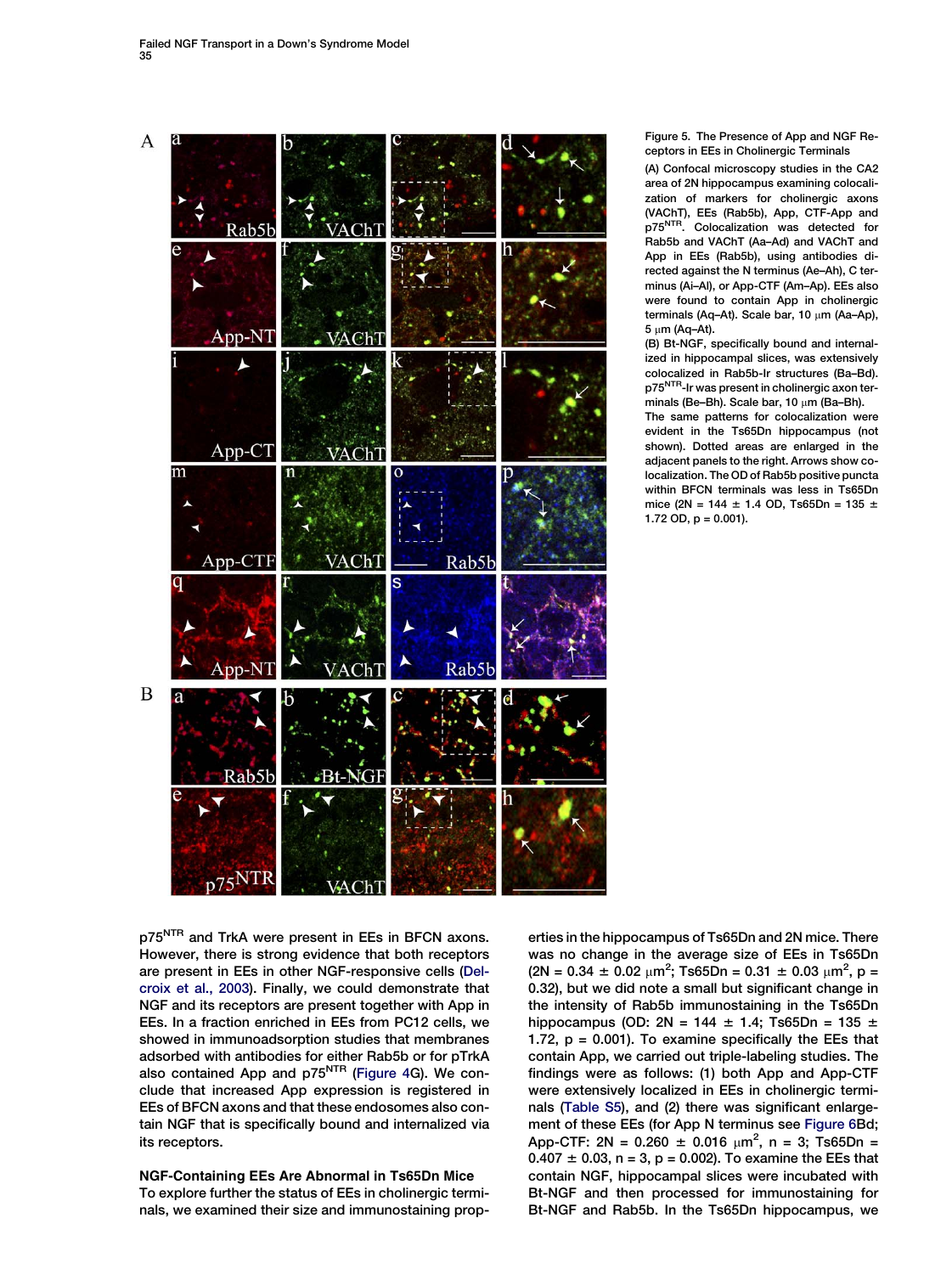<span id="page-7-0"></span>

Figure 6. App in EEs in Cholinergic Terminals in Ts65Dn and 2N Mice

(A) Photomicrographs depicting App N terminus in VAChT-positive terminals in the CA2 area of the hippocampus of 2N (Aa–Ad) and Ts65Dn (Ae–Ah) mice. App-positive cholinergic terminals were found to be enlarged in Ts65Dn mice. Dotted areas are enlarged in the adjacent panels to the right. Arrows show colocalization. Scale bar, 10  $\mu$ m (Aa-Ah).

(B) Quantitative analysis indicated that the size of VAChT-positive terminals was significantly increased in Ts65Dn mice (2N = 0.80  $\pm$  0.02  $\mu$ m<sup>2</sup>, Ts65Dn = 0.93  $\pm$  0.04  $\mu$ m<sup>2</sup>, p = 0.003 [Ba]). In addition, the amount of App immunostaining of both N terminus (Bb) and C terminus (Bc) in VAChT-positive terminals was significantly increased in Ts65Dn mice (N terminus:  $2N = 0.69 \pm 0.03 \mu m^2$ , Ts65Dn =  $0.83 \pm 0.04 \mu m^2$ , p = 0.005; C terminus: 2N =  $0.40 \pm 0.02 \mu m^2$ , Ts65Dn =  $0.49 \pm 0.03 \mu m^2$ , p = 0.02). The size of App N terminus-positive-EEs (Bd) in cholinergic terminals was significantly larger in Ts65Dn compared with 2N mice (2N = 100%  $\pm$  7.2%, n = 6; Ts65Dn =  $144.67\% \pm 7.9\%, n = 5; p = 0.0001$ ). Error bars = SEM.

detected a significant increase in the area of colocalization for NGF and Rab5b, pointing to an increase in the size of EEs that contain NGF. Indeed, the average size was increased to  $\sim$  180% of that in 2N mice (2N =  $0.69 \pm 0.06 \mu m^2$ , n = 4; Ts65Dn = 1.24  $\pm$  0.12  $\mu m^2$ , n = 3; p < 0.001). Taken together, the data are evidence for the presence in cholinergic terminals of Ts65Dn mice of enlarged EEs that contain NGF, App, and App-CTF. Whether or not the defect in NGF transport is linked to a change in endosomal size or function, and the relationship (if any) to overexpression of App, is yet to be established.

## Evidence for Selective Disruption of Retrograde Transport in Ts65Dn Mice

In view of prior studies showing that both TrkA and p75<sup>NTR</sup> are engaged in retrograde transport of NGF [\(Kiss et al., 1993](#page-12-0)), the marked decrease in transport detected herein suggests that both receptors are affected. Remarkably, however, the defect in transport is not general because we detected no decrease in the retrograde transport of Fluoro-Gold (FG); (percent area covered by FG fluorescence [mean  $\pm$  SEM] [n = 7]: 2N = 8.85%  $\pm$ 1.9%; Ts65Dn =  $8.85\% \pm 1.24\%$ ; p = 0.949; [Figures 7A](#page-8-0) and 7B), a molecule widely used to examine retrograde transport [\(Wessendorf, 1991](#page-13-0)). Because cholinergic neurons represent the principle source of afferents to the hippocampus from MSN, the data are evidence against a universal, marked defect in retrograde transport in these neurons. In concert with this finding, we also failed to detect changes in components of the dynein-dynactin complex in the Ts65Dn hippocampus [\(Figure 4](#page-5-0)H). Thus, disrupted retrograde transport may affect a subset of endosomal cargoes.

## **Discussion**

Our studies establish a link between disrupted retrograde transport of NGF, a target-derived neurotrophic factor for BFCNs, and the degeneration of these neurons in Ts65Dn mice, which are segmentally trisomic for mouse chromosome 16 and serve as a model for DS. We used a genetic approach to show that increased gene dose for App contributes to the creation of both phenotypes. Deleting a copy of App in trisomic mice led to a marked improvement in NGF transport and BFCN morphology. NGF transport was compromised significantly, but to a lesser extent, by transgenesis for either wt or mutant APP, thus confirming that increased expression of this gene is linked to the transport defect. However, in these mice there was no evident degeneration of BFCNs. Taken together, the findings are evidence that in the context of trisomy for mouse genes homologous to those on human chromosome 21, increased gene dose and overexpression of App compromises NGF transport and promotes degeneration of BFCNs.

The retrograde transport of target-derived neurotrophic factor signals plays an important role in the survival,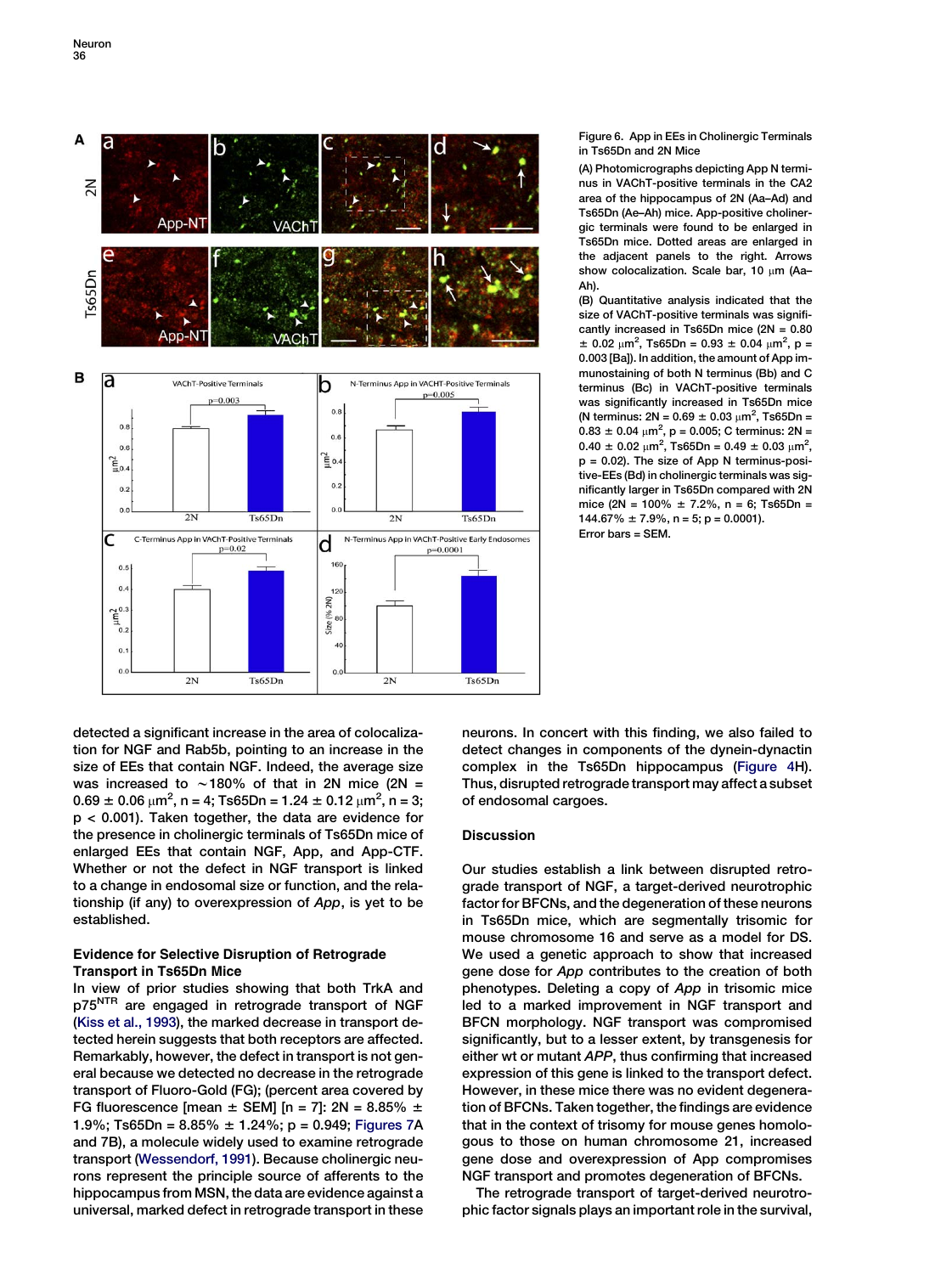<span id="page-8-0"></span>

Figure 7. Retrograde Transport of Fluoro-Gold in Ts65Dn Mice (A) Fluoro-Gold transport to the MSN in 2N and Ts65Dn mice, visualized with UV illumination.

(B) There was no significant difference between the total area covered by FG between 2N and Ts65Dn mice (2N =  $8.85 \pm 1.9$ , n = 7; Ts65Dn =  $8.85 \pm 1.25$ , n = 7). Note that there also was no difference between genotypes in the area identified as MSN. Error bars = SEM.

differentiation, and maintenance of many neurons. An increasing body of evidence supports the view that retrograde transport of signaling endosomes, in which the neurotrophic factor remains bound to its receptor, is an important means by which trophic signals are moved [\(Howe and Mobley, 2004; Zweifel et al., 2005\)](#page-12-0). The close correlations between the NGF transport and BFCN degenerative phenotypes demonstrated herein in models of DS are evidence to support the view that disrupted NGF transport is responsible for BFCN degeneration. A causal role is supported by studies showing a correlation between NGF levels in targets of innervation of mature neurons and the status of key parameters, including the expression of neurotransmitter genes and the size of cell bodies ([Sofroniew et al., 1993\)](#page-13-0). Indeed, experiments in which NGF levels are reduced through gene disruption or production of neutralizing antibodies create phenotypes quite similar to those seen in the Ts65Dn mouse [\(Capsoni et al., 2000; Chen et al., 1997\)](#page-11-0). Moreover, decreased NGF transport to the cell bodies of BFCNs in the aged rat was correlated with atrophy ([Cooper](#page-11-0) [et al., 1994\)](#page-11-0). Finally, as noted above, when delivered by a method that obviated the need for retrograde transport, NGF treatment rescued BFCN phenotypes in Ts65Dn mice. The current findings thus provide compelling support for the view that failed NGF transport is responsible for BFCN degeneration in the Ts65Dn mouse. Nevertheless, to demonstrate that NGF transport failure in Ts65Dn mice causes degeneration of BFCNs will require studies in which specifically disrupting NGF signaling is shown to prevent the rescue of the degenerative phenotype achieved by reducing App gene dose in these mice.

One may question whether failed NGF retrograde transport is specific to this neurotrophin (NT). BDNF and NT3 are also transported in BFCNs and conceivably could be affected. In an attempt to address this point, in an earlier study ([Cooper et al., 2001\)](#page-11-0) we examined transport of the NTs BDNF and NT3 using the same methods as for the current study; we found that transport was below the limits of detection. Thus, it would appear that transport of these NTs is less robust than for NGF. To address the issue of specificity in the current study, we carried out studies using FG, a marker often used to examine retrograde transport. Our FG injection study showed no differences between Ts65Dn and 2N mice, pointing to no generalized failure in retrograde transport in these mice. The result encourages the view that many cargoes may be moved normally, but does not rule out defect in the transport of other NT cargoes. Indeed, we expect that such defects may exist. Transport studies examining a variety of cargoes will be needed to fully define the defect.

It is of interest to consider the time course for the defects in NGF transport in relation to changes in BFCNs. Based on our current findings and those provided previously ([Cooper et al., 2001](#page-11-0)), decreased NGF transport precedes neuropathological changes in BFCN cell bodies in Ts65Dn mice by at least 9 months. Indeed, the defect was present at the earliest age examined, 3 months (not shown). At 3 months, there is also evidence of abnormal EEs, as documented herein. Moreover, there are changes in the distribution of BFCN axons as early as 6 months. Thus changes in both axonal structure and function predate changes in the size and number of cell bodies of BFCNs. Whether or not axonal changes predate more subtle pathological alterations in BFCN somas will require additional ultrastructural studies.

Given the correlations demonstrated between App gene dose and protein levels in the DS models, our results are evidence that, in the context of the other genes present in Ts65Dn mice, increased levels of App and/or its products contribute conspicuously to marked decreases in NGF transport and to the pathogenesis of degeneration. It is an open question as to whether or not increased expression of App alone is sufficient to cause BFCN dysfunction. Though we detected significant decreases in NGF transport, Tg human APP was not associated with obvious degenerative changes. It is perhaps noteworthy that the defect in NGF transport in APP Tg mice (40% to 60% of non-Tg) was approximately the same as in Ts65Dn mice deleted for one copy of App  $(-50%)$  and far less severe than in Ts65Dn mice  $(-10%)$ . Moreover, while we detected no change in the distribution of BFCN axons within hippocampus of  $APP<sub>Swe</sub>$  mice, a recent study did demonstrate the presence of large varicosities in these axons well before the deposition of plaques ([Stokin et al., 2005\)](#page-13-0), showing that more subtle degenerative phenotypes are present. Conceivably, such changes could be linked to impaired NGF transport.

In pointing to the importance of gene dose and overexpression of a specific gene in the setting of trisomy, the current study is expected to enhance progress in understanding the cellular mechanism of pathogenesis for neurodegeneration in DS. It makes the argument that even in the context of a complex genetic lesion, increased dose for but one gene can impact important features of neuronal structure and function. Though other genes in the trisomic segment must contribute to the defect in NGF transport and to degenerative changes, our report draws attention to a surprisingly robust effect of the dose for App. It is noteworthy that a patient with partial trisomy for human chromosome 21 that did not include the APP gene exhibited no age-related cognitive decline and no AD-related pathology ([Prasher](#page-12-0) [et al., 1998\)](#page-12-0). It is intriguing then that increased gene dose for APP may contribute significantly to the pathogenesis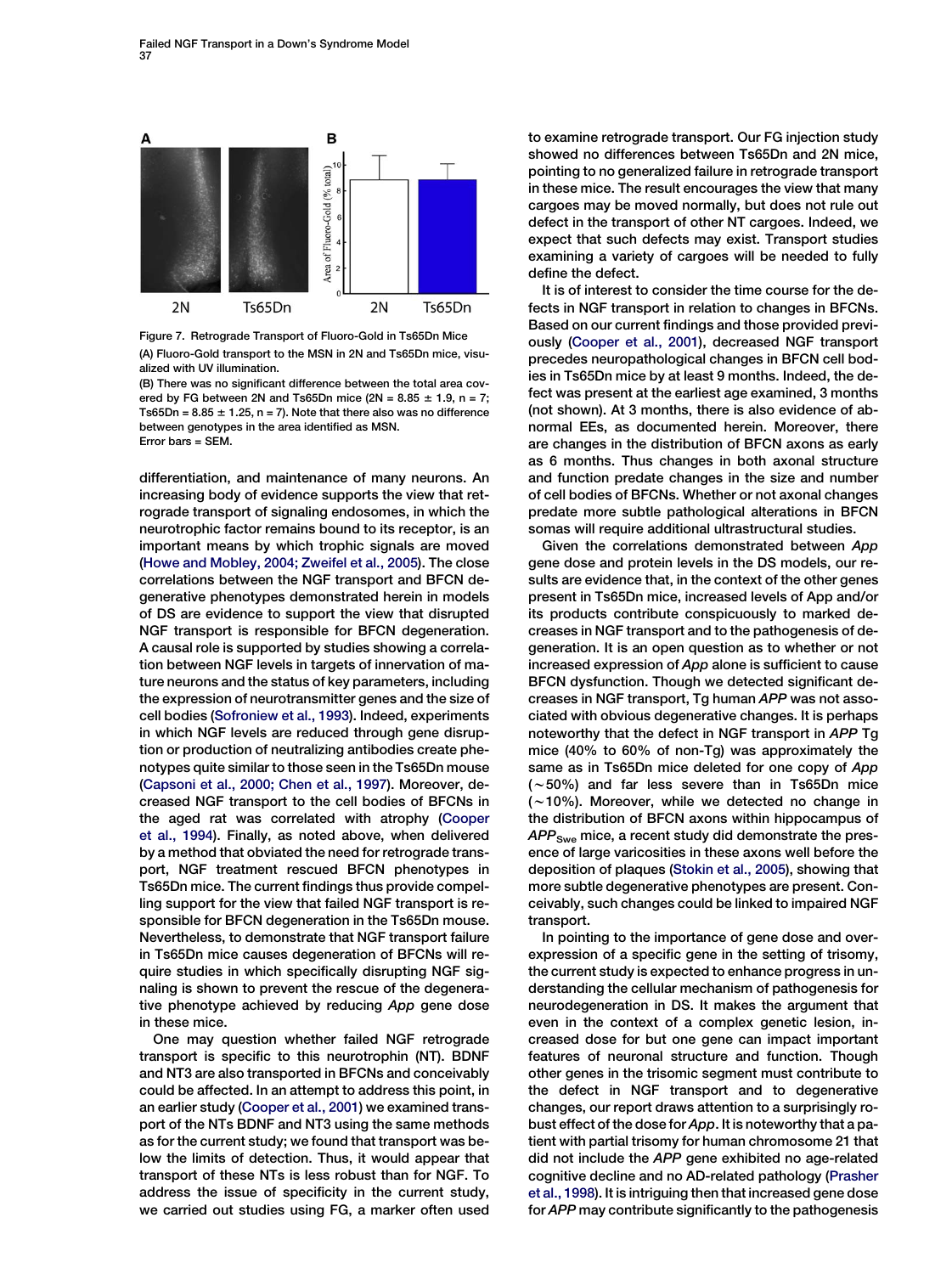of AD-related changes and dementia in people with DS, including the degeneration of BFCNs. If so, treatments to reduce APP gene expression may prove valuable. In documenting the importance of gene dose, the current findings also recall the neurodegenerative phenotypes created by small changes in the doses of other wildtype genes in Charcot-Marie-Tooth disease Type 1A [\(Lupski et al., 1991\)](#page-12-0), Pelizaeus Merzbacher disease ([Ho](#page-12-0)[des et al., 2000\)](#page-12-0), Parkinsonism [\(Singleton et al., 2003](#page-13-0)), and Rett syndrome ([Van Esch et al., 2005](#page-13-0)). Indeed, a recent report links an increase in gene dose for APP in several families with early onset AD with cerebral amyloid angiopathy ([Rovelet-Lecrux et al., 2006\)](#page-12-0). While the degenerative mechanism induced by increased gene dose and expression will almost certainly be specific to the disorder in question, it is apparent that for some genes even apparently small departures from normal can seriously perturb neuronal function and viability.

Our findings motivate studies to examine what role is played by App in endosomal transport, and what changes are induced by increased App gene expression in the trafficking of neurotrophic signals. The first step is to elucidate which products of App contribute and where they act. Given the early appearance of  $A\beta$ -containing plaques in the brains of individuals with DS [\(Le](#page-12-0)[mere et al., 1996\)](#page-12-0), and the demonstration that the A $\beta$ peptide is responsible for cellular toxicity both in vivo and in vitro (see [Bossy-Wetzel et al., 2004](#page-11-0) and [Selkoe,](#page-12-0) [2002\)](#page-12-0) we considered whether or not  $\mathsf{A}\beta$  compromises NGF transport in the Ts65Dn mouse. Remarkably, we detected no increase in the levels of  $\mathsf{A}\beta$  peptides in the Ts65Dn mouse. We conclude, therefore, that this peptide is unlikely to contribute to the NGF transport failure in these mice. In Ts65Dn mice, a much more convincing case can be made for increased levels of FL-App and the App-CTFs. Indeed, the levels of App-CTFs were significantly inversely correlated with NGF transport, raising the possibility that this species may play a role. Unanswered is the question as to whether or not increased levels of  $A\beta$  would impair NGF transport in other Tg mice, including those that model the neuropathology of AD. Human A $\beta$ 40 and A $\beta$ 42 are readily measurable in mice Tg for either  $APP<sub>Swe</sub>$  or for both  $APP<sub>Swe</sub>$  and  $PS1_{A246E}$  ([Borchelt et al., 1996;](#page-11-0) G. Stokin, unpublished data) and elderly mice of each genotype show evidence of AD-related pathology [\(Borchelt et al., 1997\)](#page-11-0). Therefore, a role for increased  $\mathsf{A}\beta$  peptide in contributing to the NGF transport defect in these mice cannot be excluded.

Pointing to an intra-axonal locus for disrupting transport, earlier studies showed that NGF binding and internalization in hippocampal synaptosomes was not decreased [\(Cooper et al., 2001\)](#page-11-0), findings recapitulated herein in Tg APP mice. Remarkably, in mice Tg for only mutant PS1, we detected increases in NGF binding, internalization, and transport. Given that these measures were normal in the doubly Tg mice  $(APP<sub>Swe</sub>/PS1<sub>A246E</sub>)$ , the results were surprising. While a number of possibilities can be offered to explain the findings, we note that others have shown that expressing mutant PS1 restricts APP trafficking in axons ([Cai et al., 2003](#page-11-0)). As a speculation, preventing entry of APP into axons may enhance anterograde trafficking of NGF receptors to axon terminals, a change that would be most evident in the ab-

sence of increased APP expression. The increase in retrograde transport would then simply reflect an increase in binding and internalization of NGF. Alternatively, in addition to enhancing anterograde transport, mutant PS1 may to a lesser extent also reduce retrograde transport of NGF. This would result in a mismatch between binding and internalization on the one hand and transport on the other. Indeed, we noted that the increase in transport in mutant PS1 mice ( $\sim$  40%) was not as large as that for internalization ( $\sim$  100%). Under this view, mutant PS1 acting alone would both increase delivery of NGF receptors to axon terminals and also modestly compromise NGF retrograde transport. An effect of mutant PS1 on retrograde transport would then further exacerbate the decrease in transport in mice transgenic for both APP<sub>Swe</sub> and PS1<sub>A246E</sub>. While noting that the magnitude of the increased deficit in transport between APPSwe and the doubly transgenic mice might well be explained in this way, we believe that other interactions between the products of these transgenes may also contribute.

Finally, the current study raises the possibility that the EE constitutes a potential locus for disrupted NGF transport within cholinergic axons in Ts65Dn mice. Immunostaining for App and App-CTF is increased in EEs and this same compartment contains NGF and its receptors. Moreover, we provide evidence that these EEs contain NGF and are enlarged in the Ts65Dn hippocampus, showing that this compartment is abnormal. In view of earlier studies linking enlargement of EEs and App gene dose in the Ts65Dn mouse ([Cataldo et al., 2003\)](#page-11-0), and the important role played by EEs in retrograde transport of NGF and its signals [\(Delcroix et al., 2004\)](#page-12-0), it is tempting to speculate that increased App in EEs is implicated in the NGF transport defect. However, this association is far from certain. Indeed, Cataldo and coworkers failed to see the increase in EE size in mice Tg for APP, while in the current study we show decreased transport of NGF in such mice. One possibility is that an endosomal abnormality other than size is linked to increased presence of App and abnormal transport. But important alternatives to abnormal endosomes can be envisioned to play a role, including, for example, changes in the axonal cytoskeleton and the provision of ATP for retrograde motors. Future studies will be needed to define the mechanism and locus for failed transport and neurodegeneration in Ts65Dn mice.

Our findings build on an emerging story for the importance of failed axonal transport in neurodegeneration [\(Goldstein, 2003; Salehi et al., 2003](#page-12-0)). In so doing, they suggest that a focus on this aspect of the biology of DS may provide insights into DS, AD and other disorders with age-related neurodegeneration.

#### Experimental Procedures

#### Mice

#### Ts65Dn and Ts1Cje Mice

Age-matched controls were used for all experiments. Unless otherwise noted, only males were used. The Ts65Dn mouse colony was maintained by crossing Ts65Dn females (originally obtained from Jackson Laboratory, Bar Harbor, ME) to C57BL/6JEi x C3H/HeSnJ (B6EiC3Sn) F1 males (Jackson Laboratory). Fibroblasts or lymphocytes were karyotyped to identify 2N and Ts65Dn mice. To generate Ts1Cje mice on a similar genetic background, Ts1Cje mice on the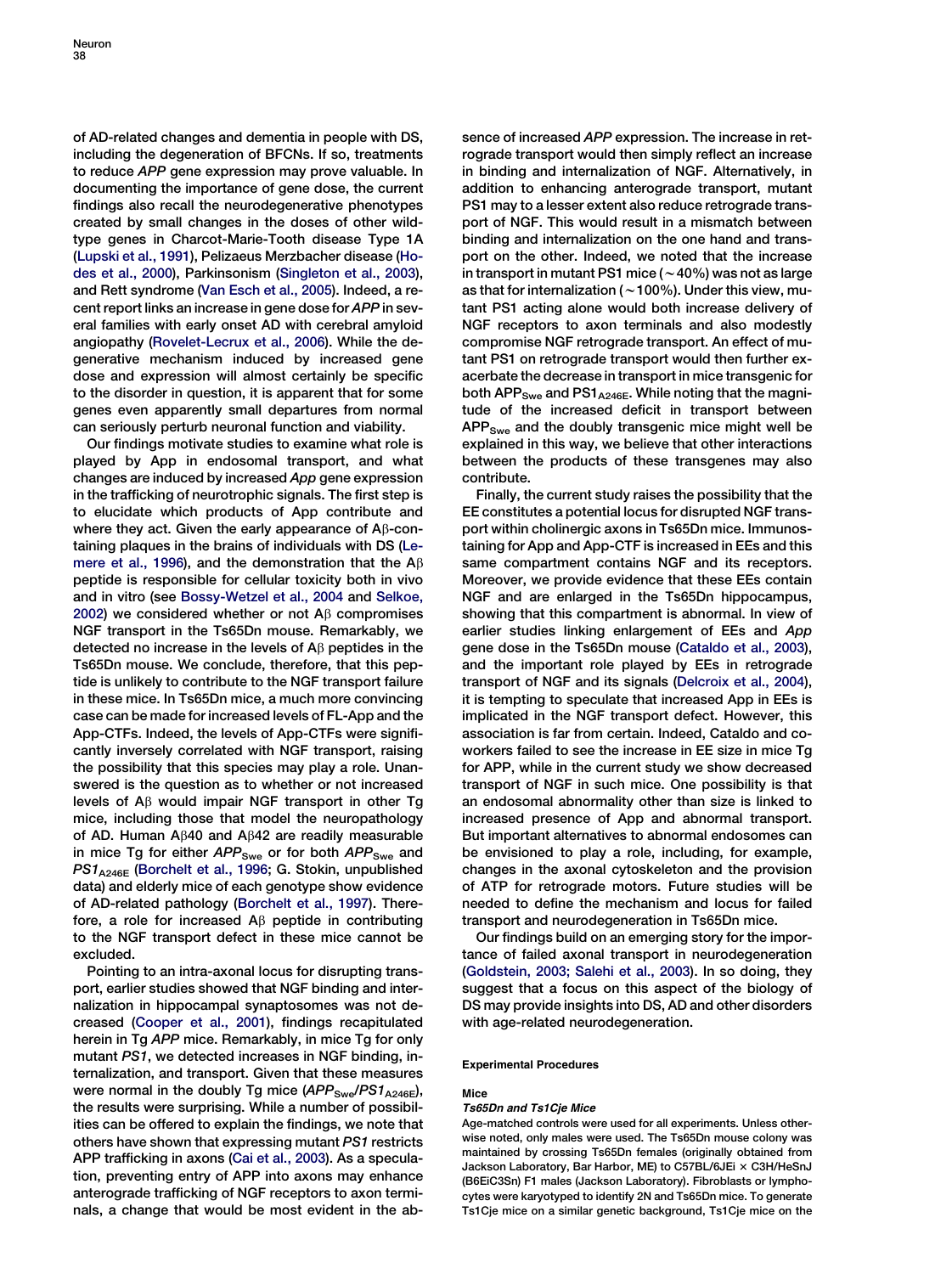C57BL/6JEi background were crossed with C3H/HeSnJ mice and the resulting Ts1Cje mice were crossed to B6EiC3Sn F1 mice ([Sago et al., 1998](#page-12-0)). Ts1Cje mice were genotyped using multiplex polymerase chain reaction (PCR) primers for neomycin (Neo) and for a glutamate receptor, ionotropic, Kainite 1 (Grik1, as internal control) as previously described [\(Sago et al., 1998](#page-12-0)). All mouse breeding was approved by the Committee on Animal Research at the centers involved (Stanford University, UCSF, UCSD, and Case Western Reserve University) and all the studies using mice were approved by the Stanford University Committee on Animal Research.

#### Ts65Dn Mice Carrying Only Two Copies of Amyloid Precursor Protein

In order to generate Ts65Dn:App<sup>+/+/-</sup> mice, Ts65Dn female mice were mated with male mice hemizygous for App, in which App was inactivated by deleting the App promoter and its first exon ([Zheng et al., 1996](#page-13-0)). Male hemizygous App mice were kept on the C57BL/6J background. The product of litters included 2N mice with two copies of App (2N:App<sup>+/+</sup>), 2N mice with one copy of App (2N:App<sup>+/-</sup>), Ts65Dn mice with the three copies of App (Ts65Dn:App<sup>+/+/+</sup>), and Ts65Dn mice with two copies of App  $(Ts65Dn:App<sup>+/+/-</sup>).$ 

#### Wild-Type APP Transgenic Mice

Mice harboring a YAC of 650 kb containing the gene for human APP were produced as indicated ([Lamb et al., 1993\)](#page-12-0) and carried on the C57BL/6J background.

#### APP<sub>Swe</sub>, Presenilin 1 (PS1)<sub>A246E</sub>, APP<sub>Swe</sub>/PS1<sub>A246E</sub>, and Their Non-Tg Littermates

These mice were maintained on a mixed (C3H/HeJ and C57BL/6J) background. The APP<sub>Swe</sub> mouse expresses a chimeric mouse/ human APP695 containing the human  $A\beta$  domain and mutations (K595N, M596L) linked to FAD [\(Goate et al., 1991\)](#page-12-0).  $PS1_{A246E}$  mice carry a mutant transgene for human PS1 (A246E) ([Borchelt et al.,](#page-11-0) [1997](#page-11-0)). To generate doubly Tg mice (i.e.,  $APP_{Swe}/PS1_{A246E}$  mice),  $APP<sub>Swe</sub>$  mice (C3H/HeJ  $\times$  C57BL/6J) were crossed with  $PS1<sub>A246E</sub>$ (C3H/HeJ  $\times$  C57BL/6 F3) mice.

#### Retrograde Transport Studies **NGF**

NGF was iodinated and injected stereotactically in hippocampus as described [\(Cooper et al., 2001](#page-11-0), see also [Supplemental Experimental](#page-11-0) [Procedures\)](#page-11-0). 2N, Ts1Cje, and Ts65Dn used for transport studies were 6 to 7 months old. APP wt-Tg, non-Tg, Ts65Dn:App<sup>+/+/+</sup>, and Ts65Dn: $App^{+/+/-}$  mice were 10 to 12 months old.  $APP_{Swe}$ , PS1<sub>A246E</sub>, APP<sub>Swe</sub>/PS1<sub>A246E</sub>, and the non-Tg control mice were 19-20 months old.

#### Fluoro-Gold

Twelve-month-old 2N and Ts65Dn mice were anesthetized with a combination of ketamine (60 mg/kg, i.p.) and xylazine (12 mg/kg), both injected i.p. and placed in a stereotaxic apparatus. Using a mouse brain atlas ([Hof et al., 2000](#page-12-0)), unilateral injections (0.2 µl each over 12 min) were made with Fluoro-Gold (Fluorochrome, Inc, Englewood, CO; 4% in water) at three sites encompassing the rostrocaudal extent of the hippocampus. After 24 hr, mice were deeply anesthetized, perfused, and postfixed in 4% paraformaldehyde overnight at 4ºC prior to dehydration in 20% sucrose overnight and vibratome sectioning (200 um). Sections were mounted and coverslipped. Retrograde labeling was analyzed under epifluorescence illumination with a Nikon microscope coupled to a Spot Camera (Diagnostic Instruments Inc, MI). Images were captured and then thresholded to yield a distribution for pixels that conformed to the intensity of staining as determined visually. The area for analysis was the MSN, as masked to account for the distribution of labeled cells. The percentage of this area covered by label was then determined (Image Pro Plus).

#### Cholinergic Neuron Morphology BFCN Cell Bodies in the MSN

BFCNs were identified by immunohistochemical staining for p75<sup>NTR</sup>, an NT receptor that is localized specifically to cholinergic neurons in the basal forebrain ([Koh and Loy, 1989](#page-12-0)); in other experiments these neurons were detected using immunostaining for TrkA [\(Holtzman](#page-12-0) [et al., 1995,](#page-12-0) see also [Supplemental Experimental Procedures](#page-11-0)). Nineteen- to twenty-two-month-old 2N, Ts1Cje, and Ts65Dn mice were used for these morphological studies.

#### BFCN Innervation of Hippocampus

To examine cholinergic axons in the hippocampus, we examined the overall intensity of immunostaining for p75<sup>NTR</sup> and ChAT in the hippocampus (see [Supplemental Experimental Procedures](#page-11-0)).

#### Immunostaining Studies

Colocalization Studies for p75<sup>NTR</sup> and ChAT in Neurons of the Medial Septum

2N and Ts65Dn mice were perfused, and sections were stained and analyzed for colocalization between p75NTR and ChAT as described in the [Supplemental Experimental Procedures](#page-11-0). One 2N and one Ts65Dn (both 3.5 months of age) were used for these studies. Examining Rab5b, APP, and p75<sup>NTR</sup> in Cholinergic Axons in the Hippocampus

# Immunostaining studies were used to define the presence of Rab5b,<br>App, and p75<sup>NTR</sup> in cholinergic terminals visualized by using an

antibody against VAChT (AB1578, Chemicon; 1:500), the transporter for acetylcholine ([Cobb et al., 1999](#page-11-0)). Hippocampal sections were prepared, stained, and analyzed using confocal microscopy as described in the [Supplemental Experimental Procedures](#page-11-0). 2N and Ts65Dn mice (age 3 to 4 months) were used for all these studies.

#### Defining the Locus of NGF that Is Bound and Internalized Using Bt-NGF in Hippocampal Slices

We used Bt-NGF to define the locus of NGF that is bound and internalized in hippocampus. NGF was biotinylated using EZ-link biotin-PEO-amine (Pierce, Rockford, IL) according to a published protocol ([Bronfman et al., 2003\)](#page-11-0). Bt-NGF was fully active biologically, as examined by its potency in induction of TrkA phosphorylation (pTyr 490) in PC12 cells. Hippocampal slices were prepared for Bt-NGF binding and internalization studies as described [\(Kleschevnikov](#page-12-0) [et al., 2004](#page-12-0), see also [Supplemental Experimental Procedures](#page-11-0)). Three- to four-month-old Ts65Dn ( $n = 2$ ) and 2N ( $n = 2$ ) mice were used for these studies.

#### Immunoprecipitation of Radiolabeled NGF following Injection In Vivo

 $125$ | NGF (0.3 µl) was injected in the hippocampus as described above. At 12 hr after injection, brains were removed and the hippocampus, fimbria-fornix, and septum were rapidly dissected and studied as described in the [Supplemental Experimental Procedures](#page-11-0). Three-month-old 2N and Ts65Dn mice were used for these studies.

#### Immunoisolation of EEs

An EE-enriched fraction was isolated from NGF-treated PC12 cells using an established method [\(Wu et al., 2001\)](#page-13-0). The membrane fraction was collected. An aliquot (50  $\mu$ g total protein) was reconstituted to 1 ml PBS2+ (PBS with 0.9 mM CaCl2, 0.5 mM MgCl2) containing 1% BSA, 0.1 mM PMSF, 1 mM Na3VO4. Samples were incubated with 0.5 µg IgGs and 30 µl of mMACS Protein A or G MicroBeads (Miltenyi Biotec) on ice for 1 hr. The samples were then loaded onto MACS Separation columns, washed, and eluted. The eluents were analyzed by sodium dodecyl sulfate-polyacrylamide gel electrophoresis (SDS-PAGE) and immunoblotting. These experiments were repeated at least three times with the same result.

#### NGF Binding and Internalization in Synaptosomes

These studies were conducted essentially as described [\(Cooper](#page-11-0) [et al., 2001](#page-11-0), see also [Supplemental Experimental Procedures\)](#page-11-0). The data report the results of the following number of mice (non-Tg = 4,  $APP_{Swe} = 4$ ,  $APP_{Swe}/PS1_{A246E} = 4$ ,  $PS1_{A246E} = 4$ ) at age 18 to 24 months.

#### App and NGF mRNA Measurements

Eighteen-month-old 2N, Ts1Cje, and Ts65Dn mice were deeply anesthetized with sodium pentobarbital (200 mg/kg i.p.), transcardially perfused with ice-cold normal saline and studied for App and NGF gene expression (see [Supplemental Experimental](#page-11-0) [Procedures](#page-11-0)).

### Western Blot Studies

App

Ts65Dn and Ts1Cje Mice and Their 2N Controls. Ts65Dn and 2N mice were euthanized with sodium pentobarbital (200 mg/kg i.p.)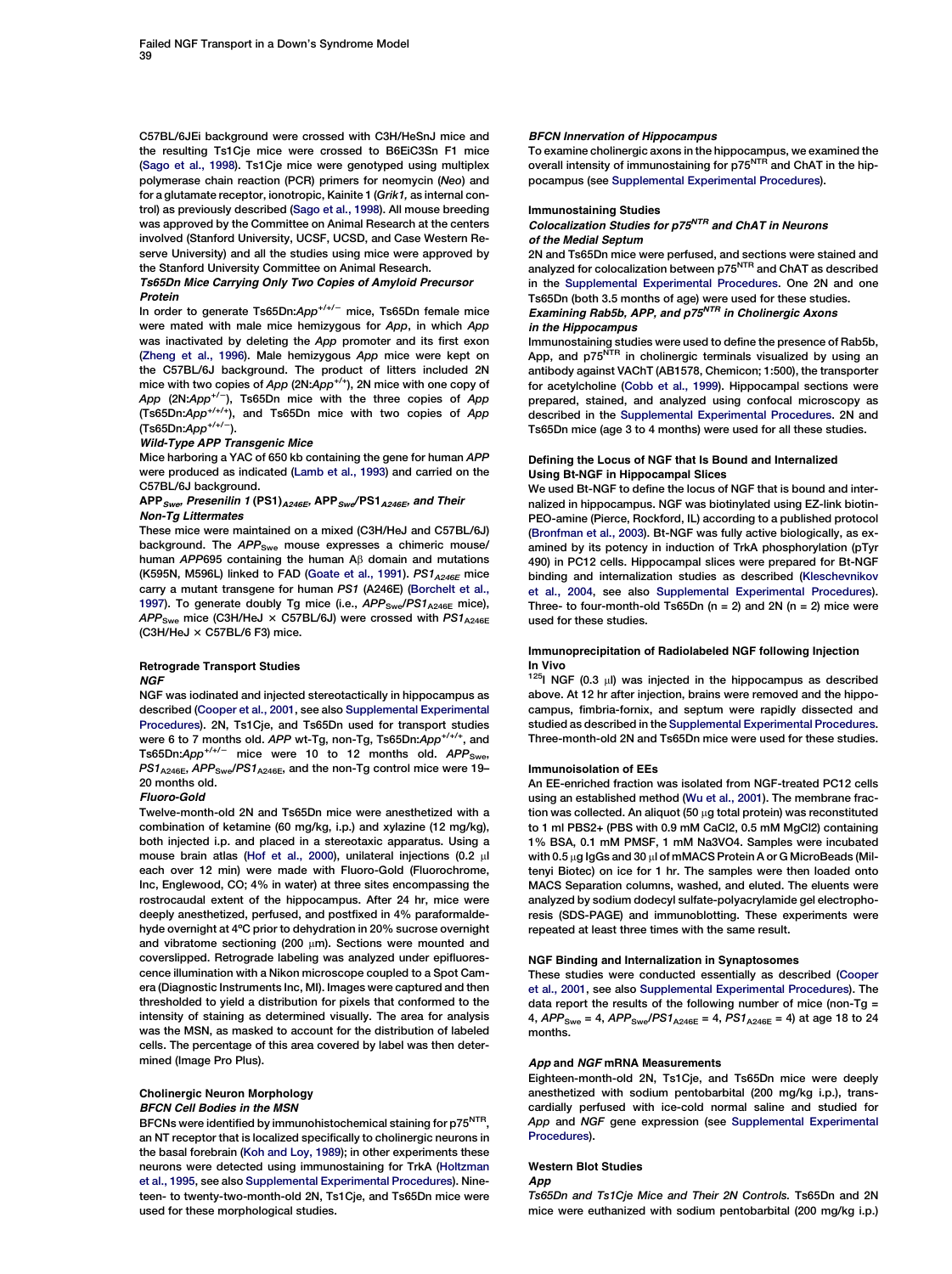<span id="page-11-0"></span>(Abbott Laboratories, North Chicago, IL). The brains were quickly removed and several brain regions, including hippocampus, were dissected on ice prior to storage at -80°C. Brain samples were homogenized in HEPES-buffered saline (50 mM HEPES [pH 7.4], 0.15 M NaCl, and 5 mM EDTA containing a protease inhibitor cocktail; Sigma Chemical Company) and centrifuged at 2500  $\times$  g for 10 min and supernatants were collected for further analysis. Western blots were used to determine the levels of FL-App and its App-CTF (C-83 plus C-99) after loading 2, 3, and 4.5  $\mu$ g of the extract onto SDS-PAGE gels (BioRad Criterion 10%–20%) [\(Sambamurti et al., 1992](#page-12-0)). APP was detected using a rabbit antibody to the C-terminal 20 residues APP (O443) as described previously ([Pinnix et al., 2001](#page-12-0)). Images from multiple repeats of each sample were run on independent gels and scanned images were quantified using ImageQuant software (Amersham Corporation, Piscataway, NJ). To avoid the variation due to differences in exposure of films, we normalized the values for each gel using the average of all quantified bands. Elevento twelve-month-old 2N, Ts1Cje, and Ts65Dn mice were used in the App protein studies.

 $Ts65Dn:App^{+/+/-}$  and Ts65Dn:App<sup>+/+/+</sup> Mice and Their 2N Controls. The cerebral cortex was homogenized in 0.2% diethylamine (DEA/50 mM NaCl) and processed as described ([Petanceska et al.,](#page-12-0) [2000](#page-12-0)). Samples were solubilized in 2% SDS/PBS containing  $7 \mu g$ / ml aprotinin, 1  $\mu$ g/ml leupeptin, and 1 mM phenylmethylsulphonylfluoride, then sonicated and boiled. The protein concentrations were determined using a bicinchoninic acid (BCA) protein assay kit (Pierce, Rockford, IL). Twenty-five micrograms total proteins were loaded per lane onto 4%–20% Tris-Glycine gels (Invitrogen, Carlsbad, CA) and separated by electrophoresis at 100 volts for 1 hr. APP was detected by Western blotting using a polyclonal antibody CT695 (Zymed, South San Francisco, CA) directed against the C terminus of human APP. Immunoblots were scanned using an Agfa Duoscan f40 scanner (Germany) and analyzed by the NIH Image (Bethesda, MD). Mice at 16 months of age were used for this study.

#### Adaptor Proteins

Synaptosomes from the hippocampi of Ts65Dn and 2N mice were prepared as described above. The protein levels for dynein interme-<br>diate chain (DIC) (Santa Cruz Biotechnology), p150<sup>Glued</sup>, and p50 (both from BD, Franklin Lakes, NJ), were examined using SDS/ PAGE and Western blotting. Six-month-old mice (2N and Ts65Dn) were used; each experimental group, of which there were two, was comprised of three mice  $(2N, n = 3; Ts65Dn, n = 3)$ .

#### A*b* ELISA Measurements

Eighteen-month-old 2N and Ts65Dn mice were euthanized and brains were removed and dissected on ice prior to freezing in liquid nitrogen. Brain samples were studied for  $A\beta40$  and  $A\beta42$  levels as described in the Supplemental Experimental Procedures.

#### NGF ELISA Measurements

Ts1Cie and 2N mice were euthanized with  $CO<sub>2</sub>$  and their brains were removed. The hippocampus was dissected and immediately frozen on dry ice and stored at -80°C. Samples were homogenized and analyzed for NGF protein using an ELISA from Chemicon, as described, using mouse NGF as the standard (Cooper et al., 2001). Twenty-month-old 2N and Ts1Cje mice were used for this study.

#### **Statistics**

Statistica 6 (Tulsa, OK) was used for all analyses, except for NGF transport studies, for which Microsoft Excel was used. Student's t test was used for all transport studies. Data on BFCN cell size and number and NGF transport were analyzed using Kruskal Wallis ANOVA and Mann-Whitney U tests. A value of p < 0.05 was considered statistically significant.

#### Supplemental Data

The Supplemental Data for this article can be found online at [http://](http://www.neuron.org/cgi/content/full/51/1/29/DC1/) [www.neuron.org/cgi/content/full/51/1/29/DC1/](http://www.neuron.org/cgi/content/full/51/1/29/DC1/).

#### Acknowledgments

This research was sponsored by grants from the NIA (AG16999, W.C.M.), NINDS (NS38869, W.C.M.), NICHD (31498, C.J.E.), Adler Foundation (J.D.D.), Alzheimer Association and State of California Alzheimer's Program (A.S. and W.C.M.), McGowan Charitable Trust, Larry L. Hillblom Foundation, and the Down Syndrome Research and Treatment Foundation (W.C.M.).

Received: December 2, 2005 Revised: April 14, 2006 Accepted: May 19, 2006 Published: July 5, 2006

#### References

Auld, D.S., Kornecook, T.J., Bastianetto, S., and Quirion, R. (2002). Alzheimer's disease and the basal forebrain cholinergic system: relations to beta-amyloid peptides, cognition, and treatment strategies. Prog. Neurobiol. 68, 209–245.

Belichenko, P.V., Masliah, E., Kleschevnikov, A.M., Villar, A.J., Epstein, C.J., Salehi, A., and Mobley, W.C. (2004). Synaptic structural abnormalities in the Ts65Dn mouse model of Down syndrome. J. Comp. Neurol. 480, 281–298.

Borchelt, D.R., Thinakaran, G., Eckman, C.B., Lee, M.K., Davenport, F., Ratovitsky, T., Prada, C.M., Kim, G., Seekins, S., Yager, D., et al. (1996). Familial Alzheimer's disease-linked presenilin 1 variants elevate Abeta1–42/1–40 ratio in vitro and in vivo. Neuron 17, 1005–1013.

Borchelt, D.R., Ratovitski, T., van Lare, J., Lee, M.K., Gonzales, V., Jenkins, N.A., Copeland, N.G., Price, D.L., and Sisodia, S.S. (1997). Accelerated amyloid deposition in the brains of transgenic mice coexpressing mutant presenilin 1 and amyloid precursor proteins. Neuron 19, 939–945.

Bossy-Wetzel, E., Schwarzenbacher, R., and Lipton, S.A. (2004). Molecular pathways to neurodegeneration. Nat. Med. Suppl. 10, 2–9. Bronfman, F.C., Tcherpakov, M., Jovin, T.M., and Fainzilber, M. (2003). Ligand-induced internalization of the p75 neurotrophin receptor: a slow route to the signaling endosome. J. Neurosci. 23, 3209–3220.

Cai, D., Leem, J.Y., Greenfield, J.P., Wang, P., Kim, B.S., Wang, R., Lopes, K.O., Kim, S.H., Zheng, H., Greengard, P., et al. (2003). Presenilin-1 regulates intracellular trafficking and cell surface delivery of beta-amyloid precursor protein. J. Biol. Chem. 278, 3446–3454.

Capsoni, S., Ugolini, G., Comparini, A., Ruberti, F., Berardi, N., and Cattaneo, A. (2000). Alzheimer-like neurodegeneration in aged antinerve growth factor transgenic mice. Proc. Natl. Acad. Sci. USA 97, 6826–6831.

Carter, R.E., and Sorkin, A. (1998). Endocytosis of functional epidermal growth factor receptor-green fluorescent protein chimera. J. Biol. Chem. 273, 35000–35007.

Cataldo, A.M., Petanceska, S., Peterhoff, C.M., Terio, N.B., Epstein, C.J., Villar, A., Carlson, E.J., Staufenbiel, M., and Nixon, R.A. (2003). App gene dosage modulates endosomal abnormalities of Alzheimer's disease in a segmental trisomy 16 mouse model of down syndrome. J. Neurosci. 23, 6788–6792.

Chen, K.S., Nishimura, M.C., Armanini, M.P., Crowley, C., Spencer, S.D., and Phillips, H.S. (1997). Disruption of a single allele of the nerve growth factor gene results in atrophy of basal forebrain cholinergic neurons and memory deficits. J. Neurosci. 17, 7288–7296.

Cobb, S.R., Bulters, D.O., Suchak, S., Riedel, G., Morris, R.G., and Davies, C.H. (1999). Activation of nicotinic acetylcholine receptors patterns network activity in the rodent hippocampus. J. Physiol. 518, 131–140.

Cooper, J.D., Lindholm, D., and Sofroniew, M.V. (1994). Reduced transport of [125I]nerve growth factor by cholinergic neurons and down-regulated TrkA expression in the medial septum of aged rats. Neuroscience 62, 625–629.

Cooper, J.D., Salehi, A., Delcroix, J.D., Howe, C.L., Belichenko, P.V., Chua-Couzens, J., Kilbridge, J.F., Carlson, E.J., Epstein, C.J., and Mobley, W.C. (2001). Failed retrograde transport of NGF in a mouse model of Down's syndrome: reversal of cholinergic neurodegenerative phenotypes following NGF infusion. Proc. Natl. Acad. Sci. USA 98, 10439–10444.

Cummings, J.L. (2004). Alzheimer's disease. N. Engl. J. Med. 351, 56–67.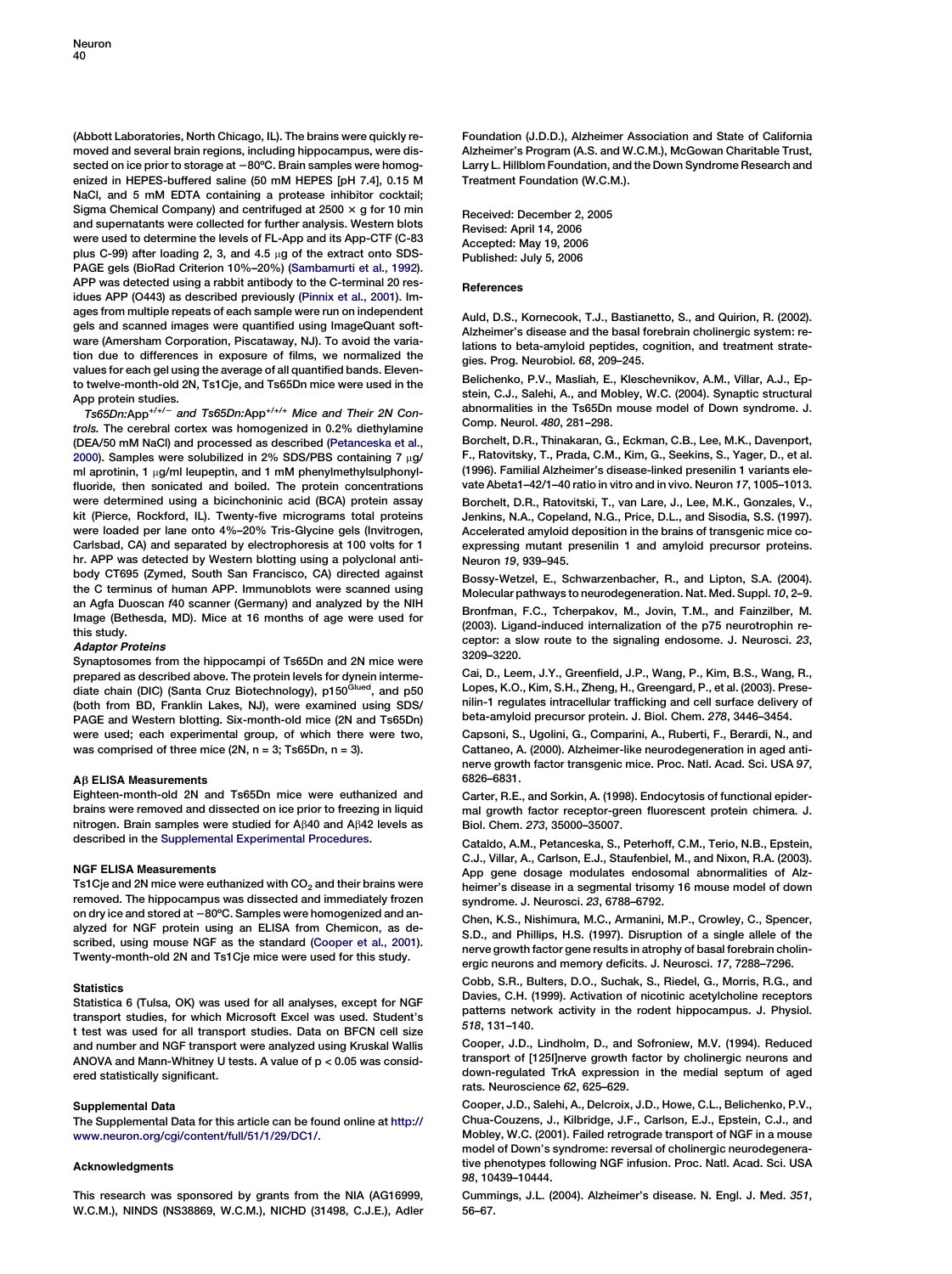<span id="page-12-0"></span>Davisson, M.T., Schmidt, C., and Akeson, E.C. (1990). Segmental trisomy of murine chromosome 16: a new model system for studying Down syndrome. Prog. Clin. Biol. Res. 360, 263–280.

Delcroix, J.D., Valletta, J.S., Wu, C., Hunt, S.J., Kowal, A.S., and Mobley, W.C. (2003). NGF signaling in sensory neurons: evidence that early endosomes carry NGF retrograde signals. Neuron 39, 69–84.

Delcroix, J.D., Valletta, J., Wu, C., Howe, C.L., Lai, C.F., Cooper, J.D., Belichenko, P.V., Salehi, A., and Mobley, W.C. (2004). Trafficking the NGF signal: implications for normal and degenerating neurons. Prog. Brain Res. 146, 3–23.

Gage, F.H., Batchelor, P., Chen, K.S., Chin, D., Higgins, G.A., Koh, S., Deputy, S., Rosenberg, M.B., Fischer, W., and Bjorklund, A. (1989). NGF receptor reexpression and NGF-mediated cholinergic neuronal hypertrophy in the damaged adult neostriatum. Neuron 2, 1177– 1184.

Gardiner, K., Fortna, A., Bechtel, L., and Davisson, M.T. (2003). Mouse models of Down syndrome: how useful can they be? Comparison of the gene content of human chromosome 21 with orthologous mouse genomic regions. Gene 318, 137–147.

Goate, A., Chartier-Harlin, M.C., Mullan, M., Brown, J., Crawford, F., Fidani, L., Giuffra, L., Haynes, A., Irving, N., James, L., et al. (1991). Segregation of a missense mutation in the amyloid precursor protein gene with familial Alzheimer's disease. Nature 349, 704–706.

Golde, T.E., Estus, S., Usiak, M., Younkin, L.H., and Younkin, S.G. (1990). Expression of beta amyloid protein precursor mRNAs: recognition of a novel alternatively spliced form and quantitation in Alzheimer's disease using PCR. Neuron 4, 253–267.

Goldstein, L.S. (2003). Do disorders of movement cause movement disorders and dementia? Neuron 40, 415–425.

Gunawardena, S., and Goldstein, L.S. (2001). Disruption of axonal transport and neuronal viability by amyloid precursor protein mutations in Drosophila. Neuron 32, 389–401.

Hodes, M.E., Woodward, K., Spinner, N.B., Emanuel, B.S., Enrico-Simon, A., Kamholz, J., Stambolian, D., Zackai, E.H., Pratt, V.M., Thomas, I.T., et al. (2000). Additional copies of the proteolipid protein gene causing Pelizaeus-Merzbacher disease arise by separate integration into the X chromosome. Am. J. Hum. Genet. 67, 14–22.

Hof, P., Young, W.G., Bloom, E.F., Belichenko, P.V., and Celio, M.R. (2000). Comparative Cytoarchitectonic Atlas of the C57BL/6 and 129/SV Mouse Brains (New York: Elsevier).

Holtzman, D.M., Kilbridge, J., Li, Y., Cunningham, E.T., Jr., Lenn, N.J., Clary, D.O., Reichardt, L.F., and Mobley, W.C. (1995). TrkA expression in the CNS: evidence for the existence of several novel NGF-responsive CNS neurons. J. Neurosci. 15, 1567–1576.

Holtzman, D.M., Santucci, D., Kilbridge, J., Chua-Couzens, J., Fontana, D.J., Daniels, S.E., Johnson, R.M., Chen, K., Sun, Y., Carlson, E., et al. (1996). Developmental abnormalities and age-related neurodegeneration in a mouse model of Down syndrome. Proc. Natl. Acad. Sci. USA 93, 13333–13338.

Howe, C.L., and Mobley, W.C. (2004). Signaling endosome hypothesis: A cellular mechanism for long distance communication. J. Neurobiol. 58, 207–216.

Jaffar, S., Counts, S.E., Ma, S.Y., Dadko, E., Gordon, M.N., Morgan, D., and Mufson, E.J. (2001). Neuropathology of mice carrying mutant APP(swe) and/or PS1(M146L) transgenes: alterations in the p75(NTR) cholinergic basal forebrain septohippocampal pathway. Exp. Neurol. 170, 227–243.

Jankowsky, J.L., Slunt, H.H., Gonzales, V., Jenkins, N.A., Copeland, N.G., and Borchelt, D.R. (2004). APP processing and amyloid deposition in mice haplo-insufficient for presenilin 1. Neurobiol. Aging 25, 885–892.

Kiss, J., Shooter, E.M., and Patel, A.J. (1993). A low-affinity nerve growth factor receptor antibody is internalized and retrogradely transported selectively into cholinergic neurons of the rat basal forebrain. Neuroscience 57, 297–305.

Kleschevnikov, A.M., Belichenko, P.V., Villar, A.J., Epstein, C.J., Malenka, R.C., and Mobley, W.C. (2004). Hippocampal long-term potentiation suppressed by increased inhibition in the Ts65Dn mouse, a genetic model of Down syndrome. J. Neurosci. 24, 8153–8160.

Koh, S., and Loy, R. (1989). Localization and development of nerve growth factor-sensitive rat basal forebrain neurons and their afferent projections to hippocampus and neocortex. J. Neurosci. 9, 2999– 3018.

Korenberg, J.R., Chen, X.N., Schipper, R., Sun, Z., Gonsky, R., Gerwehr, S., Carpenter, N., Daumer, C., Dignan, P., Disteche, C., et al. (1994). Down syndrome phenotypes: the consequences of chromosomal imbalance. Proc. Natl. Acad. Sci. USA 91, 4997–5001.

Lai, F., and Williams, R.S. (1989). A prospective study of Alzheimer disease in Down syndrome. Arch. Neurol. 46, 849–853.

Lamb, B.T., Sisodia, S.S., Lawler, A.M., Slunt, H.H., Kitt, C.A., Kearns, W.G., Pearson, P.L., Price, D.L., and Gearhart, J.D. (1993). Introduction and expression of the 400 kilobase amyloid precursor protein gene in transgenic mice. Nat. Genet. 5, 22–30.

Lamb, B.T., Call, L.M., Slunt, H.H., Bardel, K.A., Lawler, A.M., Eckman, C.B., Younkin, S.G., Holtz, G., Wagner, S.L., Price, D.L., et al. (1997). Altered metabolism of familial Alzheimer's disease-linked amyloid precursor protein variants in yeast artificial chromosome transgenic mice. Hum. Mol. Genet. 6, 1535–1541.

Lemere, C.A., Blusztajn, J.K., Yamaguchi, H., Wisniewski, T., Saido, T.C., and Selkoe, D.J. (1996). Sequence of deposition of heterogeneous amyloid beta-peptides and APO E in Down syndrome: implications for initial events in amyloid plaque formation. Neurobiol. Dis. 3, 16–32.

Lupski, J.R., de Oca-Luna, R.M., Slaugenhaupt, S., Pentao, L., Guzzetta, V., Trask, B.J., Saucedo-Cardenas, O., Barker, D.F., Killian, J.M., Garcia, C.A., et al. (1991). DNA duplication associated with Charcot-Marie-Tooth disease type 1A. Cell 66, 219–232.

Mann, D.M., Yates, P.O., Marcyniuk, B., and Ravindra, C.R. (1985). Pathological evidence for neurotransmitter deficits in Down's syndrome of middle age. J. Ment. Defic. Res. 29, 125–135.

Petanceska, S.S., Nagy, V., Frail, D., and Gandy, S. (2000). Ovariectomy and 17beta-estradiol modulate the levels of Alzheimer's amyloid beta peptides in brain. Neurology 54, 2212–2217.

Pinnix, I., Musunuru, U., Tun, H., Sridharan, A., Golde, T., Eckman, C., Ziani-Cherif, C., Onstead, L., and Sambamurti, K. (2001). A novel gamma -secretase assay based on detection of the putative C-terminal fragment-gamma of amyloid beta protein precursor. J. Biol. Chem. 276, 481–487.

Prasher, V.P., Farrer, M.J., Kessling, A.M., Fisher, E.M., West, R.J., Barber, P.C., and Butler, A.C. (1998). Molecular mapping of Alzheimer-type dementia in Down's syndrome. Ann. Neurol. 43, 380– 383.

Price, D.L., and Sisodia, S.S. (1998). Mutant genes in familial Alzheimer's disease and transgenic models. Annu. Rev. Neurosci. 21, 479–505.

Rovelet-Lecrux, A., Hannequin, D., Raux, G., Le Meur, N., Laquerriere, A., Vital, A., Dumanchin, C., Feuillette, S., Brice, A., Vercelletto, M., et al. (2006). APP locus duplication causes autosomal dominant early-onset Alzheimer disease with cerebral amyloid angiopathy. Nat. Genet. 38, 24–26.

Sago, H., Carlson, E.J., Smith, D.J., Kilbridge, J., Rubin, E.M., Mobley, W.C., Epstein, C.J., and Huang, T.T. (1998). Ts1Cje, a partial trisomy 16 mouse model for Down syndrome, exhibits learning and behavioral abnormalities. Proc. Natl. Acad. Sci. USA 95, 6256–6261.

Salehi, A., Delcroix, J.D., and Mobley, W.C. (2003). Traffic at the intersection of neurotrophic factor signaling and neurodegeneration. Trends Neurosci. 26, 73–80.

Salehi, A., Lucassen, P.J., Pool, C.W., Gonatas, N.K., Ravid, R., and Swaab, D.F. (1994). Decreased neuronal activity in the nucleus basalis of Meynert in Alzheimer's disease as suggested by the size of the Golgi apparatus. Neuroscience 59, 871–880.

Sambamurti, K., Shioi, J., Anderson, J.P., Pappolla, M.A., and Robakis, N.K. (1992). Evidence for intracellular cleavage of the Alzheimer's amyloid precursor in PC12 cells. J. Neurosci. Res. 33, 319–329.

Seet, L.F., and Hong, W. (2001). Endofin, an endosomal FYVE domain protein. J. Biol. Chem. 276, 42445–42454.

Selkoe, D.J. (2002). Alzheimer's disease is a synaptic failure. Science 298, 789–791.